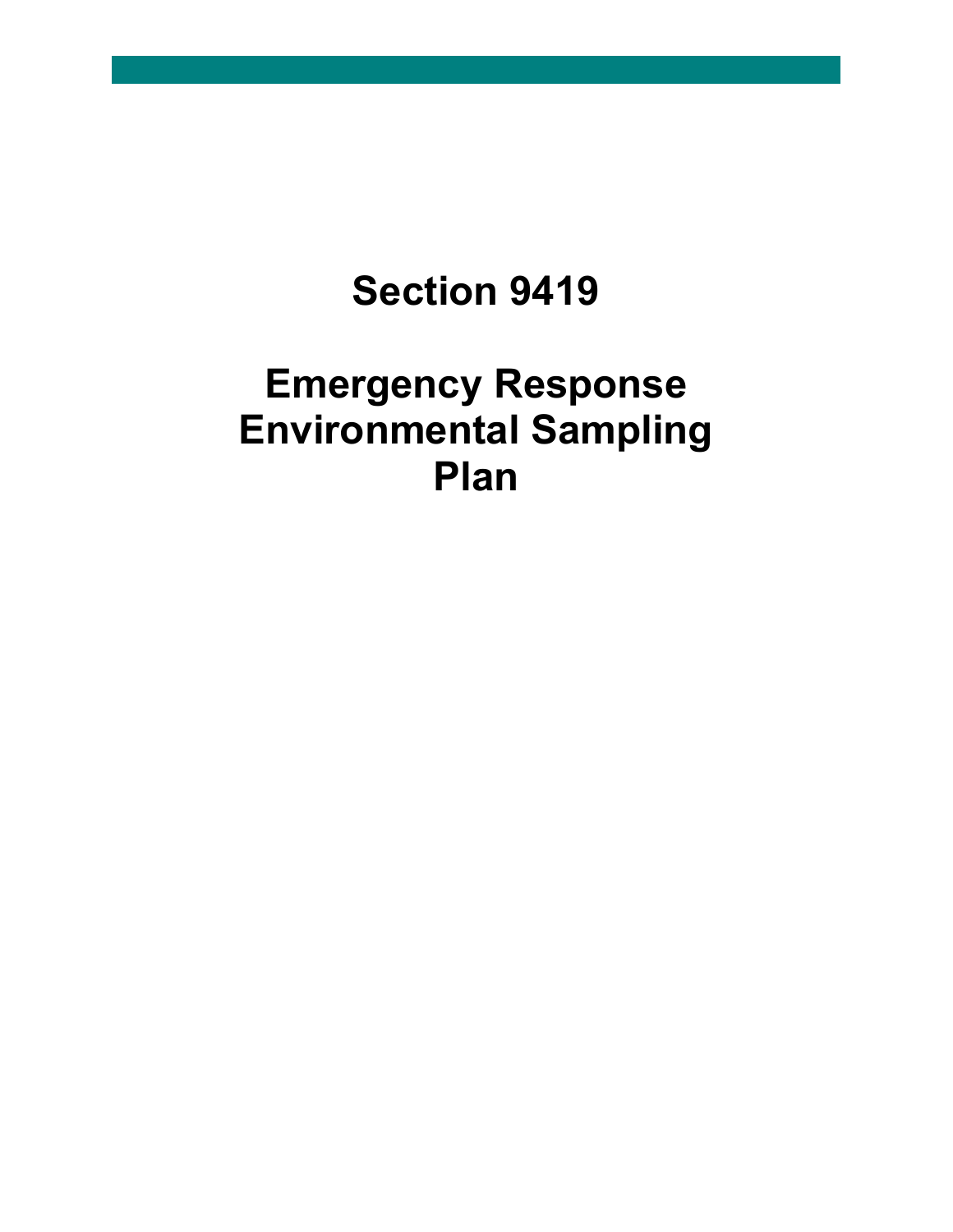# **The able of Contents**

#### **Section Page**

| 9419 |             | <b>Emergency Response Environmental Sampling Plan9419-1</b> |  |
|------|-------------|-------------------------------------------------------------|--|
|      | 9419.1.1    | Quality Assurance/Quality Control 9419-1                    |  |
|      | 9419.1.2    |                                                             |  |
|      | 9419.1.3    |                                                             |  |
|      |             |                                                             |  |
|      | 9419.2.1    |                                                             |  |
|      |             | INITIAL INCIDENT CHARACTERIZATION SAMPLING AND              |  |
|      |             |                                                             |  |
|      | Section I   | Site Characterization Sampling Organization 9419-5          |  |
|      |             |                                                             |  |
|      |             |                                                             |  |
|      |             |                                                             |  |
|      | Section II  |                                                             |  |
|      |             |                                                             |  |
|      | Section III | General Sampling Program Description  9419-6                |  |
|      | Section IV  | Sample Collection, Labeling, and Documentation  9419-8      |  |
|      | Section V   | Map of Area(s)/Features to be Sampled  9419-9               |  |
|      |             | ENVIRONMENTAL SAMPLING AND ANALYSIS PLAN 9419-10            |  |
|      |             |                                                             |  |
|      |             |                                                             |  |
|      |             |                                                             |  |
|      |             |                                                             |  |
|      |             |                                                             |  |
|      |             |                                                             |  |
|      |             |                                                             |  |
|      |             |                                                             |  |
|      |             |                                                             |  |
|      |             |                                                             |  |
|      |             |                                                             |  |
|      |             |                                                             |  |
|      |             |                                                             |  |
|      |             |                                                             |  |
|      |             |                                                             |  |
|      |             |                                                             |  |
|      |             |                                                             |  |
|      |             |                                                             |  |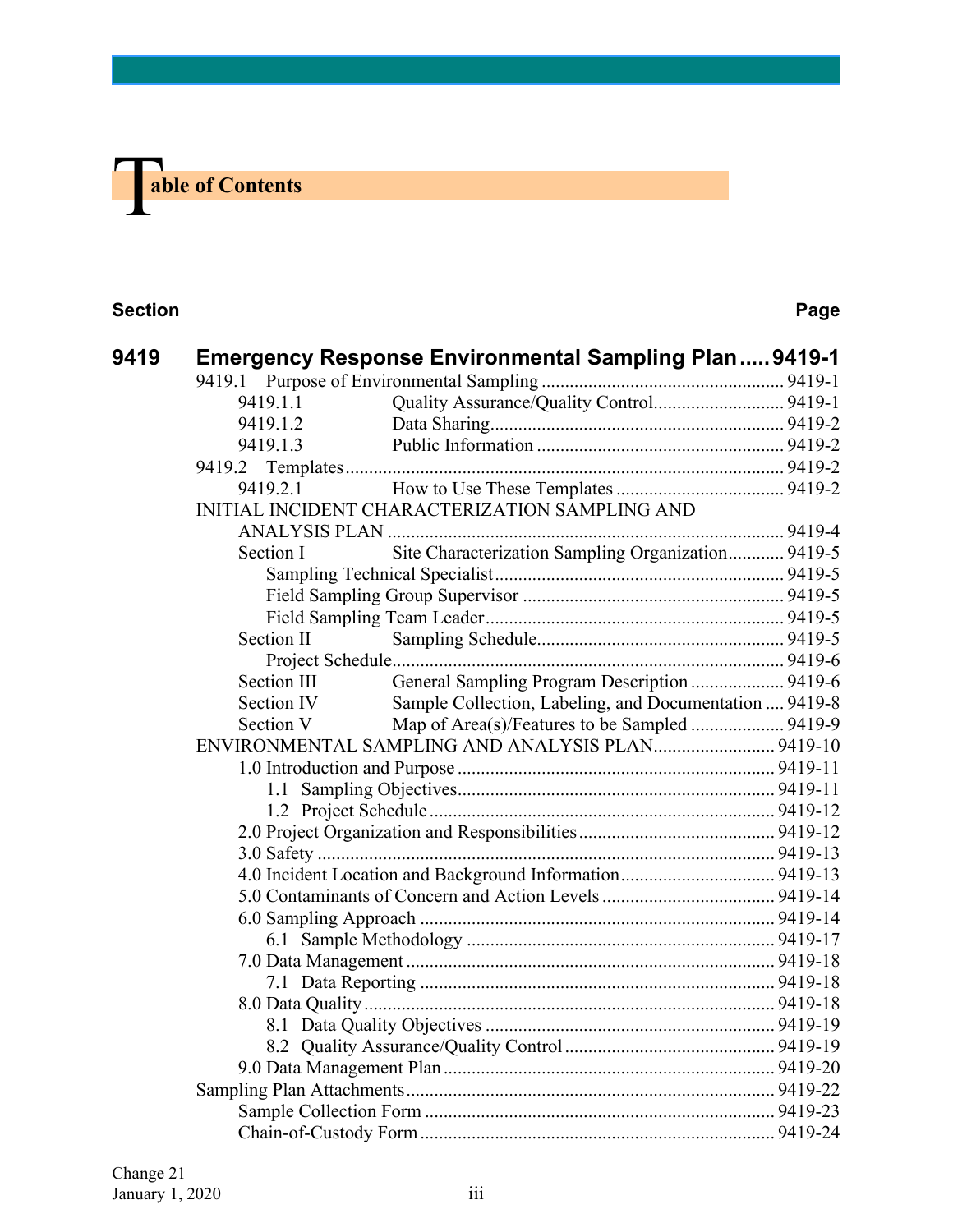#### **Section Page**

[Typical Environmental Laboratory Analyses in the Northwest Area.......](#page-27-0) 9419-25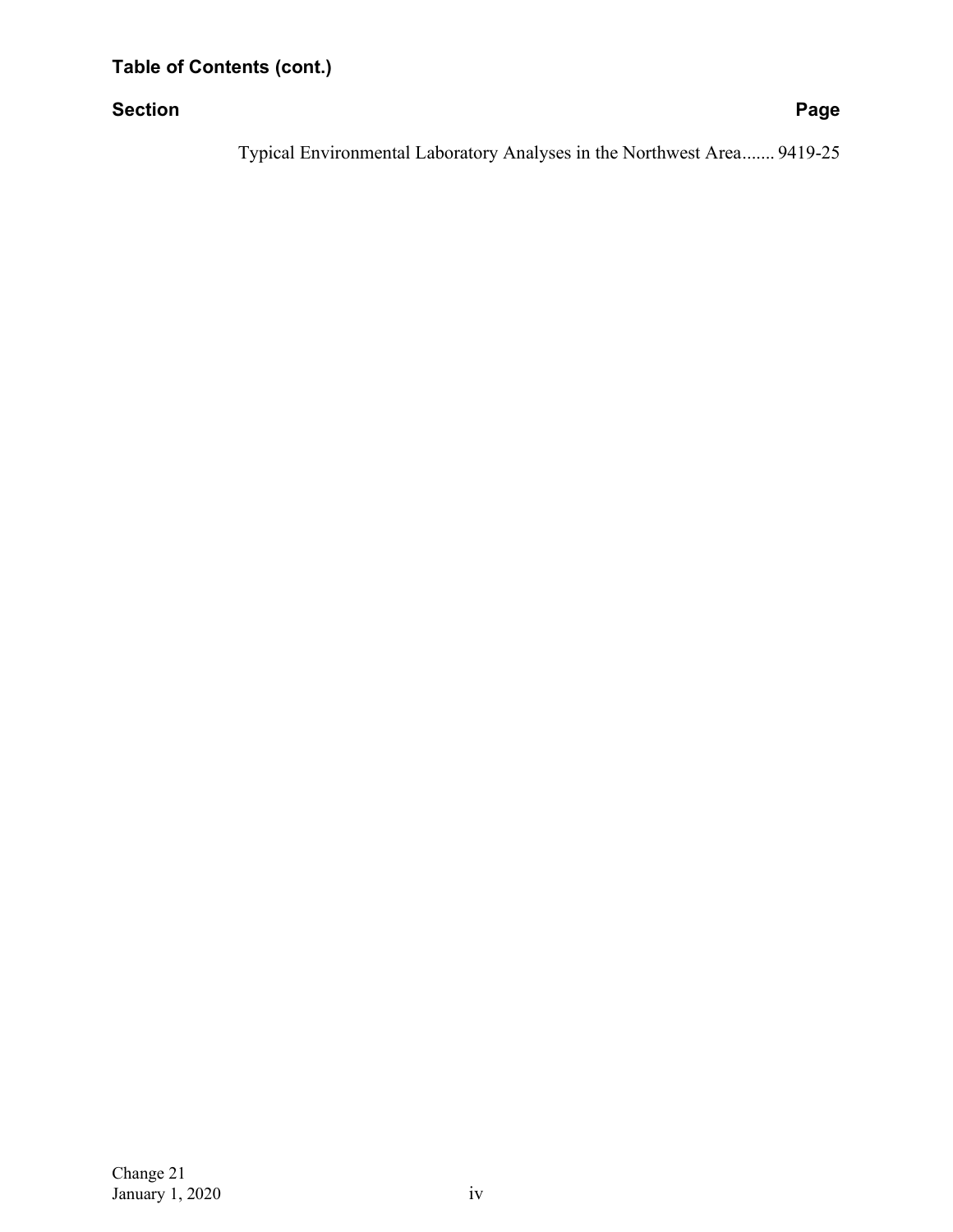### <span id="page-3-2"></span><span id="page-3-1"></span><span id="page-3-0"></span>**9419.1 Purpose of Environmental Sampling**

Through the collection and analysis of environmental samples, responders can uncover valuable data needed to inform decisions related to response tactic deployment, determining cleanup endpoints, and fisheries management. During a response, environmental sampling is need to answer a variety of questions for example:

- What is the source of the spill?
- Is the water body, surface or groundwater, of acceptable quality for drinking, swimming, irrigation, fish consumption, or a designated beneficial use?
- Is water quality improving or worsening?
- Is oil migrating?
- Is oil present/absent from water?

This section contains guidance and plan templates to ensure samples are collected in a consistent, standardized manner such that sampling results can support decision making during a response. All sampling fieldwork is to be conducted in accordance with the Safety Plan developed for the response.

#### <span id="page-3-3"></span>**9419.1.1 Quality Assurance/Quality Control**

To maintain a high quality of sampling and analysis, the sampling plan should support measures for quality assurance  $(QA)$  and quality control  $(QC)$  such as auditing of the process during the response. Key elements of a sampling approach during a response that should be continuously measured for QA/QC should include:

- Personal safety as a top priority;
- The start and continuation of a sampling plan;
- Use of appropriate procedures;
- **Emphasis being put on documentation;**
- Collection of representative samples;
- Sample contamination prevention;
- Proper sample preservation; and
- Chain-of-Custody (COC) maintenance.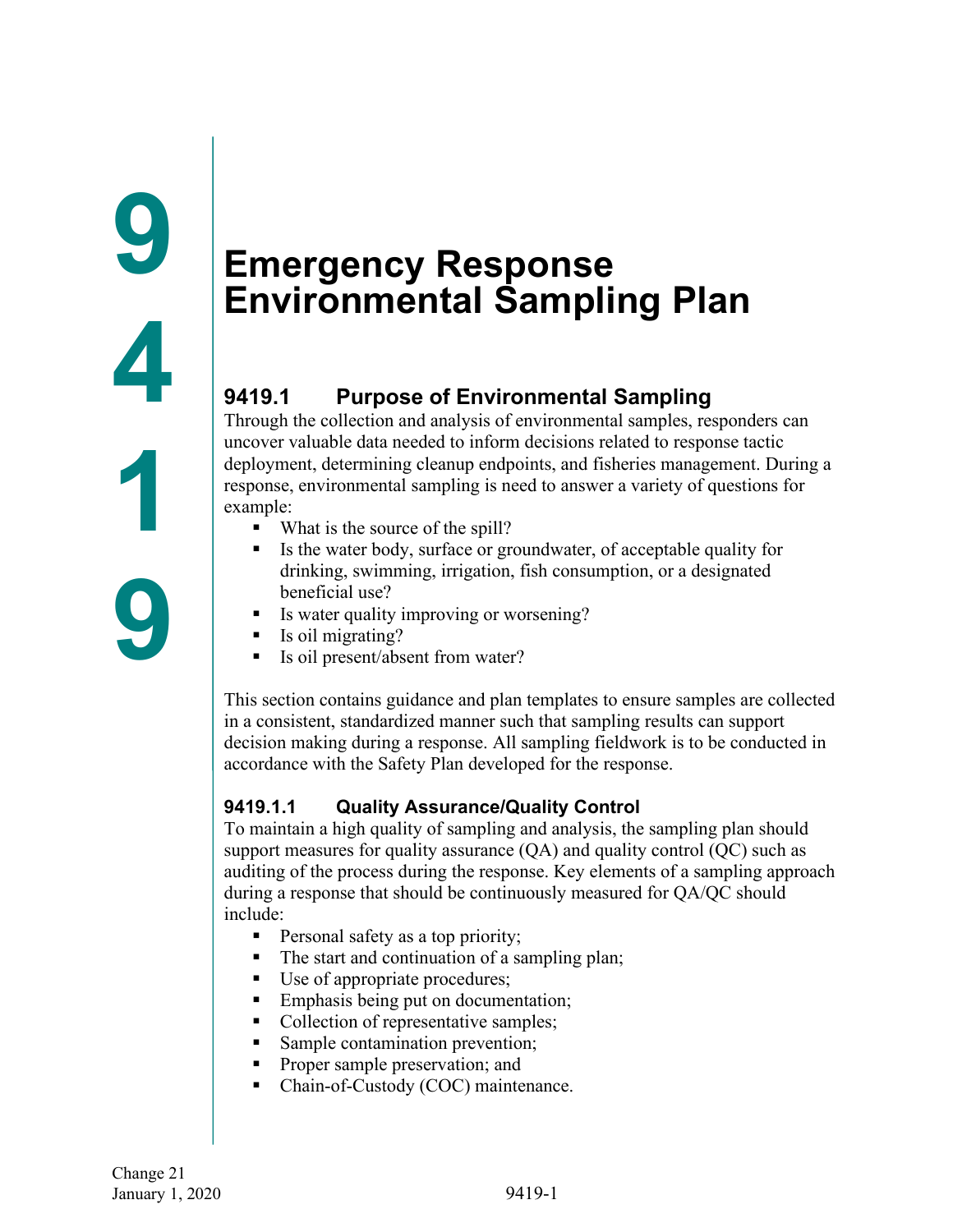#### <span id="page-4-0"></span>**9419.1.2 Data Sharing**

Implementation of a sampling plan should also result in data sharing agreements that would:

- Reduce compartmentalization and isolation of information with Incident Command System (ICS) units and sections;
- Ensure all parties understand responsibilities, methods, and resources available;
- Maintain information continuity over time regardless of personnel changes;
- **Provide the basis for periodic review, evaluation, and updating of** procedures; and
- Ensure the proper archival of data for post-incident retrieval and analysis.

#### <span id="page-4-1"></span>**9419.1.3 Public Information**

Sampling results should be shared and could be reported on the spill response website after data quality checks and review.

#### <span id="page-4-2"></span>**9419.2 Templates**

There are two templates included in this section. The first is intended to be used in the early phase of the response when the details are not known but samples need to be collected. The second template is intended for use later in the response when more information on the spill and receptors is known.

#### <span id="page-4-3"></span>**9419.2.1 How to Use These Templates**

The major headings of this document are suggested for the completion of a sampling plan. A sampling plan is not required to follow the formats suggested in the following suggestions; however, it should contain the content and detail commensurate to the scale (size or sensitivity/threat) of the response. Sampling plan templates may be customized to match organization structures, capabilities, and the availability of field teams during the operational period for which the plan is to cover.

Instructions, suggestions, and pre-populated information are printed in *italics* in the following sections. Delete and replace these instructions following completion. Rewrite suggested text to fit the incident and organization-specific needs.

To facilitate rapid planning, some tables are pre-populated with examples or common information that may be relevant to an emergency response scenario. To complete tables, delete irrelevant examples and add further information as dictated by the incident.

Values presented in the tables should be verified and adjusted to meet the expectation and capabilities of various response organizations, receiving analytical laboratories, and local response agencies.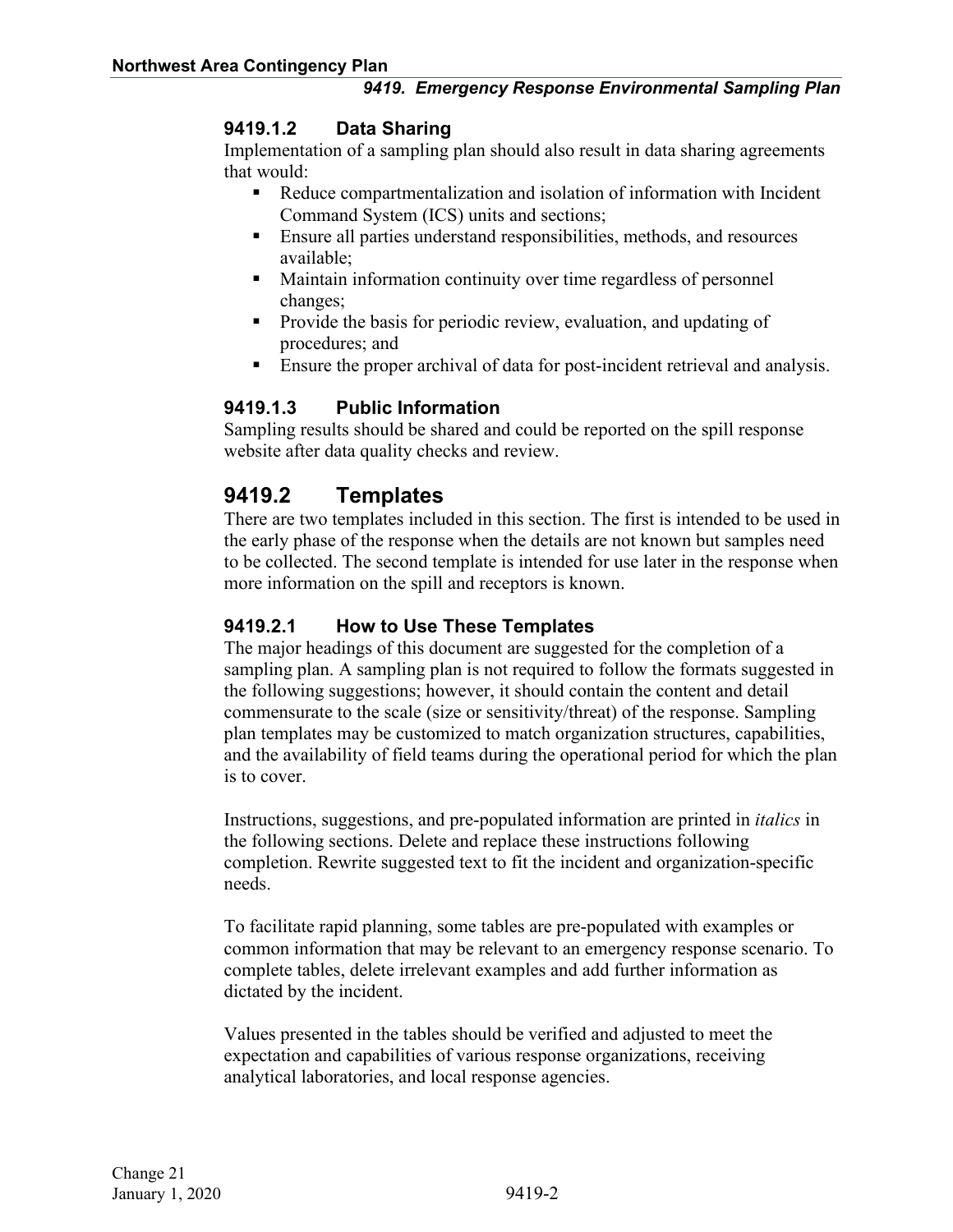Reference checklist sections and attachments for supporting details and information to create a sampling plan are provided.

After completion, review the template as a whole with all parties involved, including the Field Sampling Team Supervisors, to evaluate clarity and address potential gaps. After finalized, route the sampling plan through Incident Command for approval and integration into the Incident Action Plan.

Retain this document for continuing emergency operations. Information assembled here may be used to create additional site documents and ICS planning forms.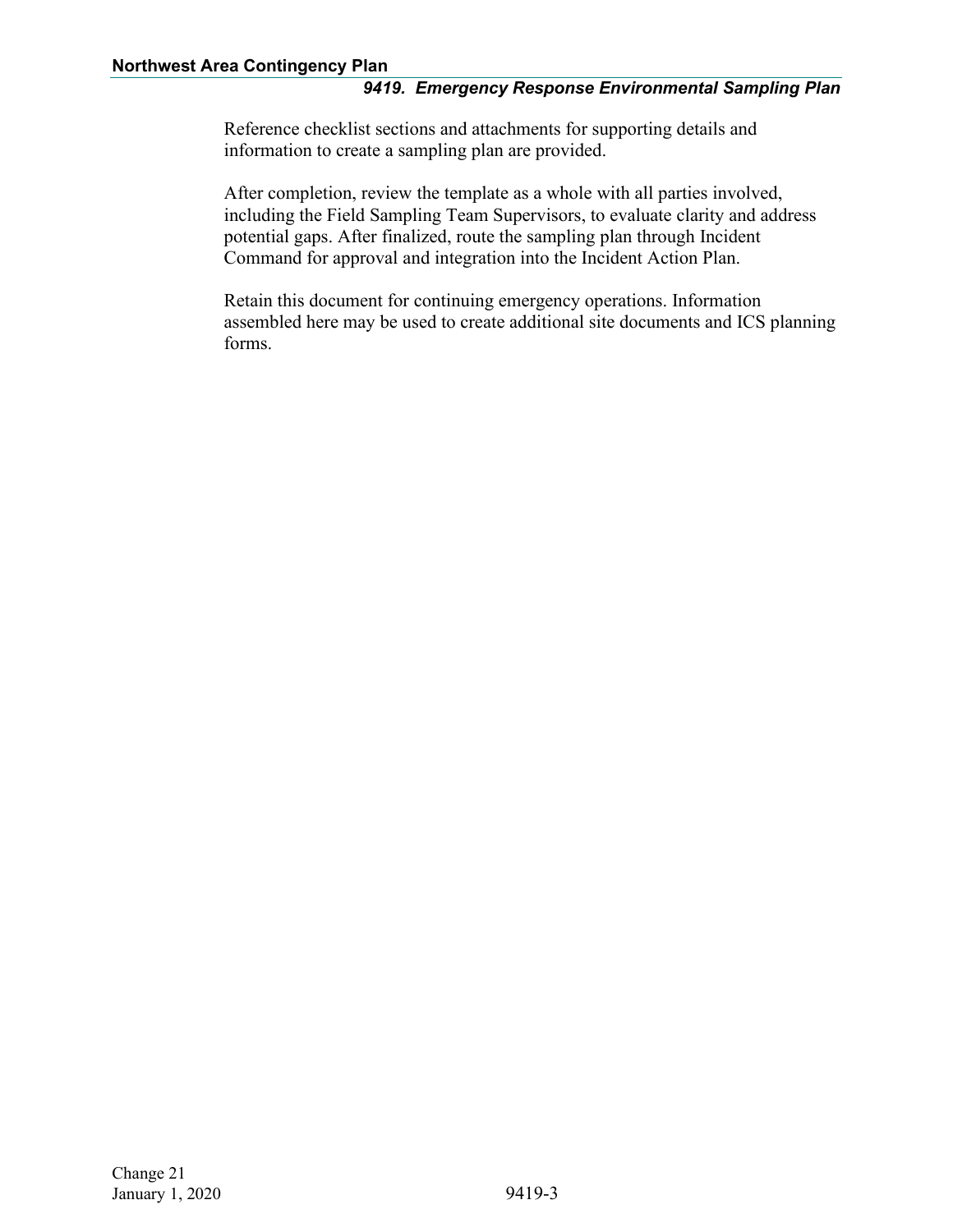#### <span id="page-6-0"></span>**INITIAL INCIDENT CHARACTERIZATION SAMPLING AND ANALYSIS PLAN**

| Incident Name:                       |  |
|--------------------------------------|--|
| <b>Responsible Party:</b>            |  |
| Spilled Material:                    |  |
| Spill Location:                      |  |
| Spill Date/Time:                     |  |
| Spill Source (vessel, vehicle, etc.) |  |

This sampling plan has been prepared by the Planning Section at the request of Incident Command. The purpose of this plan is to quickly begin characterization of the release to support site response operations and develop information that will inform the subsequent response phases/operational periods. Additional sampling and analysis plans may be created to support complicated or larger responses, provide data for health and safety plan development, the monitoring of responder and community health, and/or waste management and disposal operations. This plan is purposefully brief, with the intent of facilitating initial site characterization sampling efforts during the early hours of a response, in accordance with the timing goals in the Northwest Area Committee's (NWAC) 96-Hour plan.

This plan does not cover health and safety aspects of sample collection, or safely accessing field locations to collect samples. All field work is to be conducted in accordance with the Health and Safety Plan (HASP) developed for the response. Confined space entry and on-water work should not be conducted until the HASP can be reviewed, and until authorization is obtained from the Safety Officer.

Once approved by Unified Command and incorporated with the Incident Action Plan, this plan will remain in force until superseded by a newer version of the cessation of response activities.

| <b>Plan Authorization</b>      | <b>Signature</b> | Date |
|--------------------------------|------------------|------|
| Approved by USCG/EPA:          |                  |      |
| Approved by                    |                  |      |
| Ecology/ODEQ/IDEQ:             |                  |      |
| Approved by Responsible Party  |                  |      |
| Approved by Local              |                  |      |
| Government Representative:     |                  |      |
| Approved by Tribal             |                  |      |
| Government Representative:     |                  |      |
| Drafted and Submitted for      |                  |      |
| Approval by:                   |                  |      |
| Operational Period to Initiate |                  |      |
| Sampling                       |                  |      |
|                                |                  |      |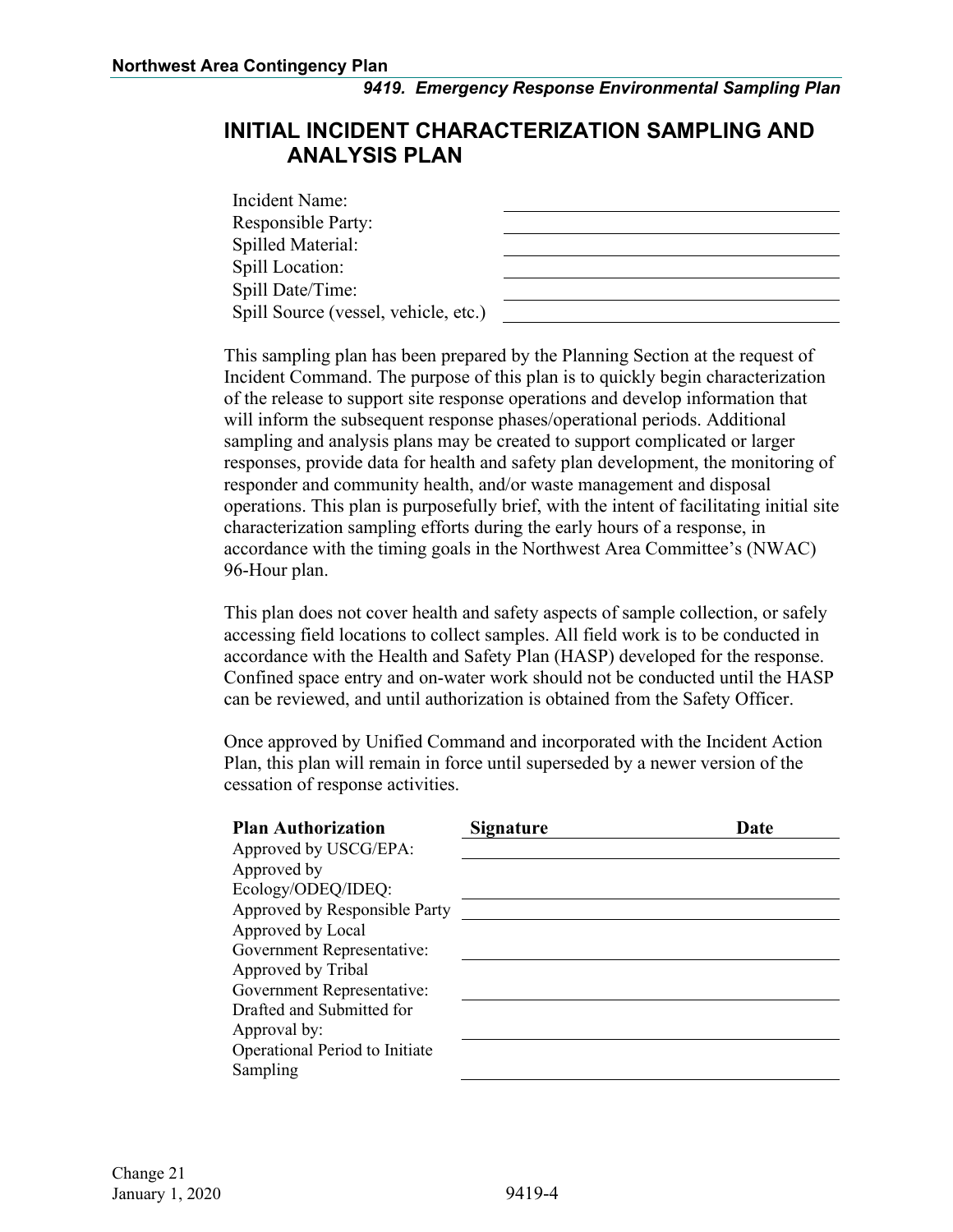#### <span id="page-7-0"></span>**Section I Site Characterization Sampling Organization**

This section describes the key roles and personnel assigned for organization and implementation of this plan. The staff are typically stations in the Incident Command Post within the Planning and Operations Sections. The overall purpose of the staff assigned to create and implement the plan is to facilitate the safe and efficient collection of samples and to provide the analytical data to support the response.

#### <span id="page-7-1"></span>**Sampling Technical Specialist**

The Sampling Technical Specialist is responsible for creating the field sampling plans, including this Initial Incident Characterization Sampling and Analysis Plan, and any needed updates throughout the response. The Sampling Technical Specialist is located within the Planning Section (or Environmental Unit) and works with others in the Planning and Operations Sections to adjust field sampling plans to provide information to support upcoming site operations. The Sampling Technical Specialist is responsible for monitoring the progress of sample analysis at the designated laboratory(ies), making arrangements for receipt of data, and making the data available within the response organization.

#### <span id="page-7-2"></span>**Field Sampling Group Supervisor**

The Field Sampling Group Supervisor is responsible for working with the Field Sampling Team(s) to arrange for access to the areas needed to be sampled, and the means to access the site(s). The Field Sampling Group Supervisor works within the Operations Section, and may have other responsibilities to that section.

#### <span id="page-7-3"></span>**Field Sampling Team Leader**

The Field Sampling Team (or Task Force) Leader is responsible for the sample collection, documentation (including time and location), preservation, and preparation of shipment. The collection of samples may be divided geographically (by divisions or proximity to the release point), media to be samples (air, water, soil, sediment, product, etc.), or means of access (boat versus shoreline).

|                                      | Name | <b>ICS</b> Position/Agency/ |
|--------------------------------------|------|-----------------------------|
|                                      |      | Organization                |
| <b>Sampling Technical Specialist</b> |      |                             |
| Sampling Group Supervisor            |      |                             |
| Field Sampling Team(s) Leader        |      |                             |

#### <span id="page-7-4"></span>**Section II Sampling Schedule**

This section describes how the general schedule for initial sample collection, including when the sampling is to be initiated. This schedule will be modified/incorporated into subsequent sampling plans, if developed.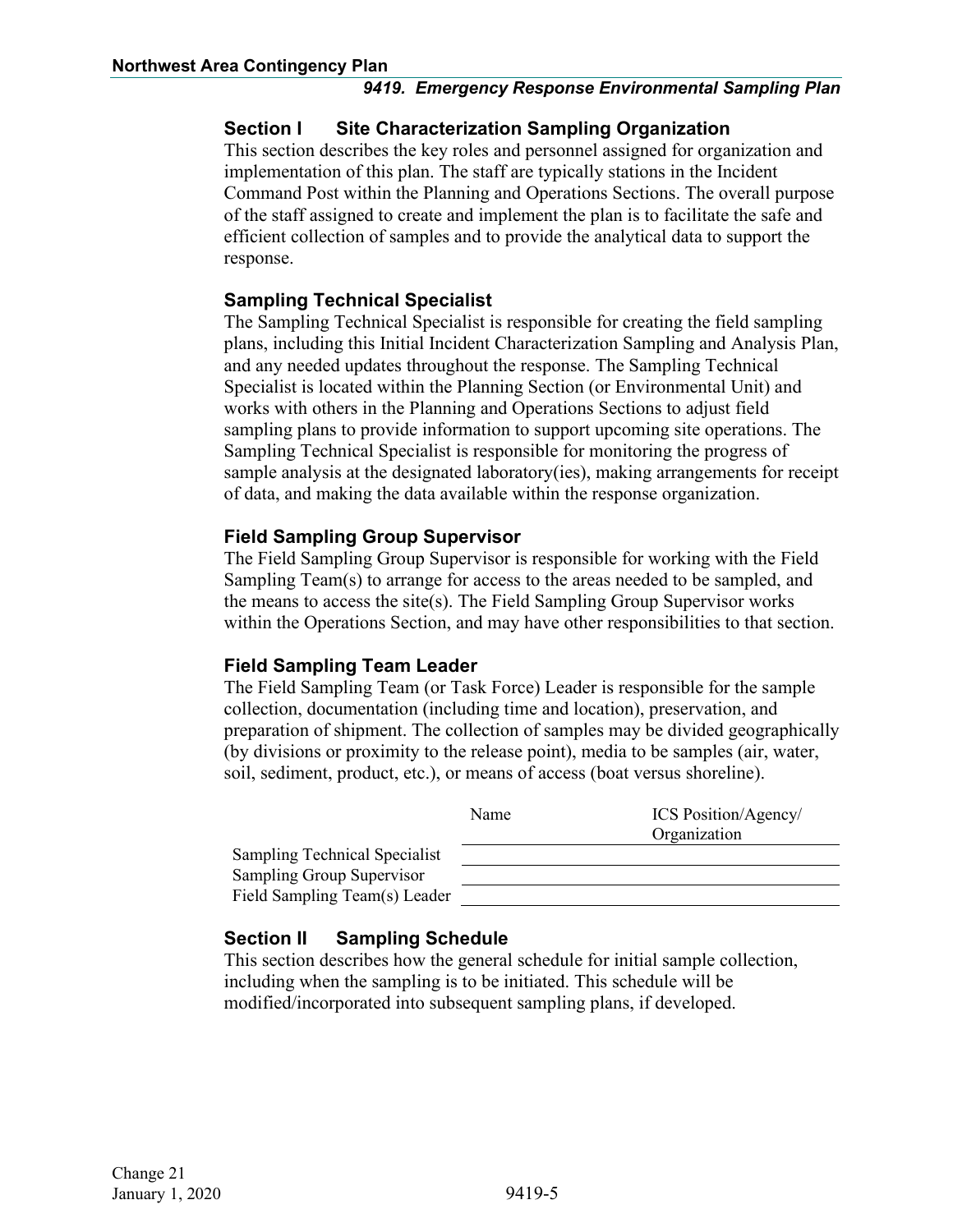| TYJYYL YYHYWHY                                     |                                  |                                |              |
|----------------------------------------------------|----------------------------------|--------------------------------|--------------|
| <b>Activity</b>                                    | <b>Est. Start</b><br>(Time/Date) | <b>Est. End</b><br>(Time/Date) | <b>Notes</b> |
| <b>Mobilize to Site</b>                            |                                  |                                |              |
| <b>Sample Collection</b>                           |                                  |                                |              |
| <b>Transport to Lab</b>                            |                                  |                                |              |
| Laboratory<br><b>Analysis</b><br>(turnaround time) |                                  |                                |              |
| Data Received by<br>the Environmental<br>Unit      |                                  |                                |              |

#### <span id="page-8-0"></span>**Project Schedule**

#### <span id="page-8-1"></span>**Section III General Sampling Program Description**

This section describes the general sampling purpose and design, followed by a table summarizing the samples (by media) to be collected, means of collection, and sample handling/custody and destination.

*Surface water and shoreline sediment grab samples are to be collected to document the extent of contamination originating from the City Outfall Spill. Surface water samples will be collected beginning at the outfall source area and every 0.5 mile downstream to the end of visible contamination, concentrating on areas of maximum sheen. Shoreline sediment samples will be collected from areas with obvious signs of oiling/or sheen on both sides of the river, beginning near the source area and moving downstream. Sediment samples will be collected at least every 0.5 mile to the end of visible contamination. All sample will be analyzed using Northwest Total Petroleum Hydrocarbon Identification Analytical Method (NWTPH-HCID), with follow-up analysis for volatile organic compounds (VOCs) and semivolatile organic compounds (SVOCs).*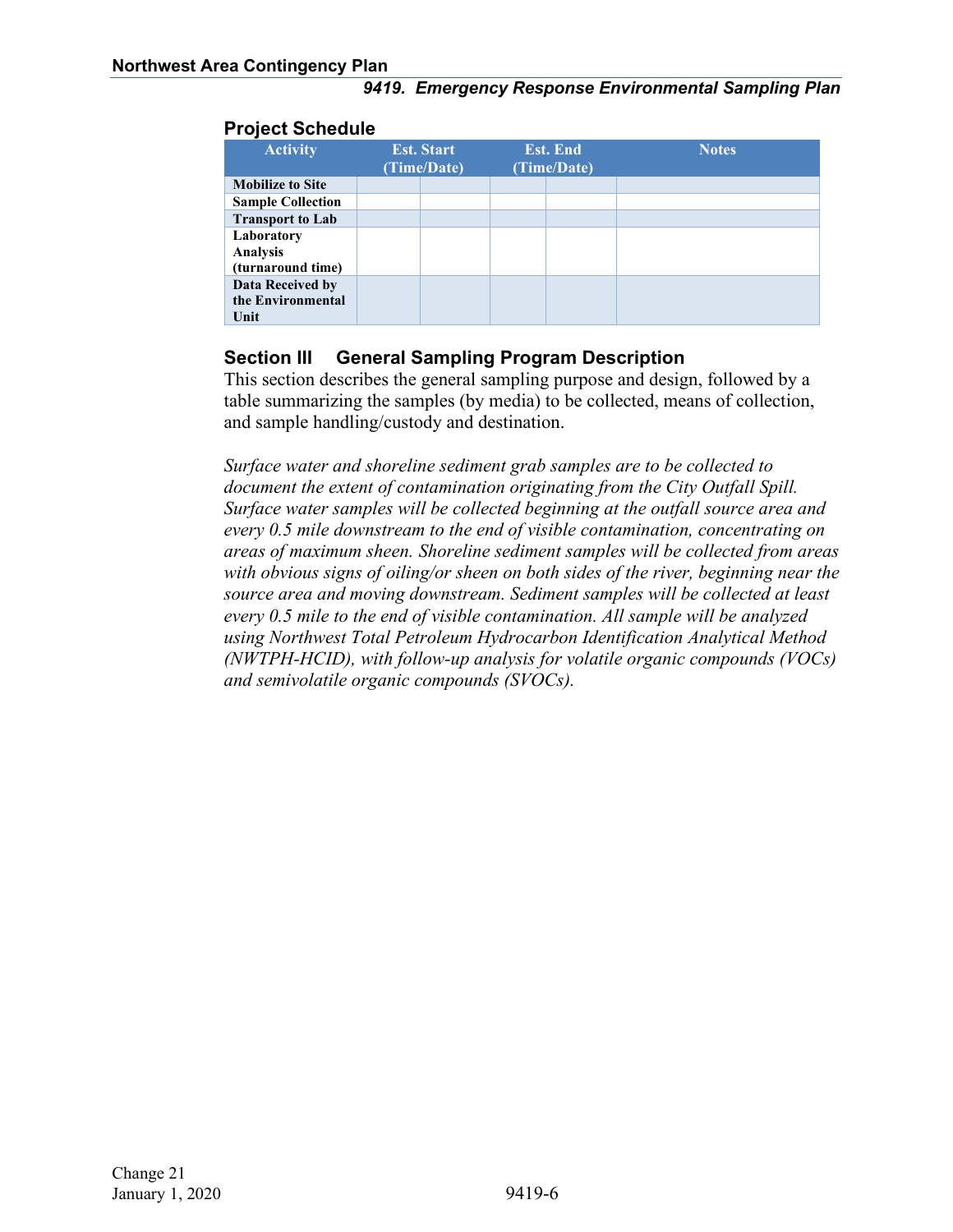| <b>Media to Be Sampled or</b><br><b>Monitored</b>          | <b>Source</b><br><b>Product</b> | <b>Surface</b><br>Water | <b>Sediment</b> | <b>Oiled</b><br><b>Debris</b> | <b>Source Area Air</b><br><b>Quality</b> | <b>Community Air</b><br><b>Quality</b> | <b>Other</b><br>(describe) |
|------------------------------------------------------------|---------------------------------|-------------------------|-----------------|-------------------------------|------------------------------------------|----------------------------------------|----------------------------|
| Approximate # of samples                                   |                                 |                         |                 |                               |                                          |                                        |                            |
| <b>Type of Sample</b><br>(continuous, discrete, composite) |                                 |                         |                 |                               |                                          |                                        |                            |
| <b>Sample Collection Method</b>                            |                                 |                         |                 |                               |                                          |                                        |                            |
| <b>Quality Control Sample/Type</b>                         |                                 |                         |                 |                               |                                          |                                        |                            |
| <b>Means of Access</b><br>(boat, shoreside, etc.)          |                                 |                         |                 |                               |                                          |                                        |                            |
| <b>Team Name(s)</b>                                        |                                 |                         |                 |                               |                                          |                                        |                            |
| Transportation                                             |                                 |                         |                 |                               |                                          |                                        |                            |
| <b>Laboratory Name</b><br>(or Field Analysis/Screening)    |                                 |                         |                 |                               |                                          |                                        |                            |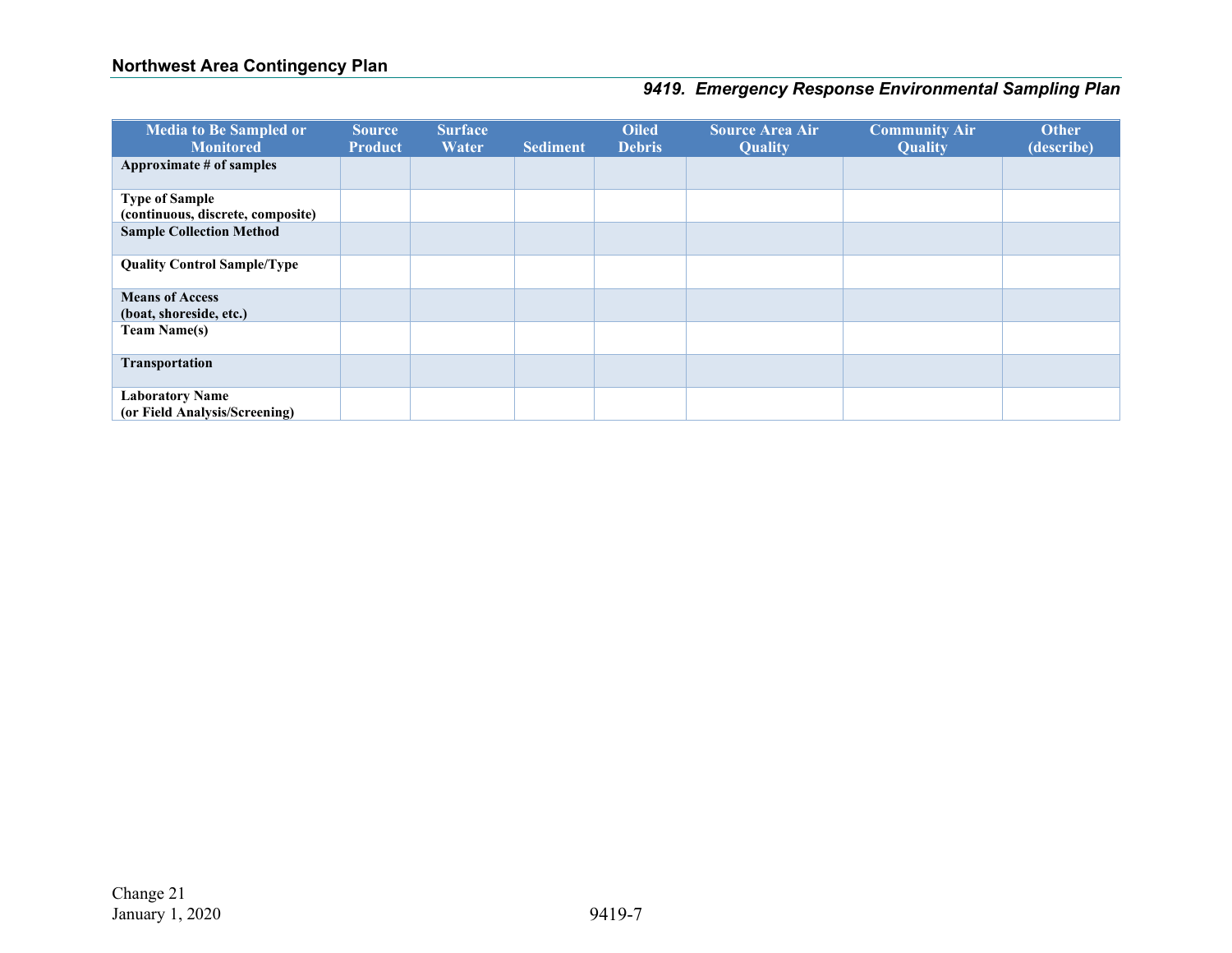#### <span id="page-10-0"></span>**Section IV Sample Collection, Labeling, and Documentation**

The United States Environmental Protection Agency *Contract Laboratory Program Guidance for Field Samplers* (EPA-540-R-014-103, October 2014) and the *Guidance for Collecting High Priority Ephemeral Data for Oil Spills in the Arctic* (NOAA/RPI 2014) provides descriptions of field sampling methods, as well as QA/QC guidance. Samples collected will be documented on the Sample Collection Form provided, or a suitable substitute will be used. The Sample Collection Form also specifies the sample labeling format and sample location documentation requirements. A formal COC shall be maintained for all samples collected. If the laboratory cannot supply or does not require a specified COC, then the provided NWAC COC will be used.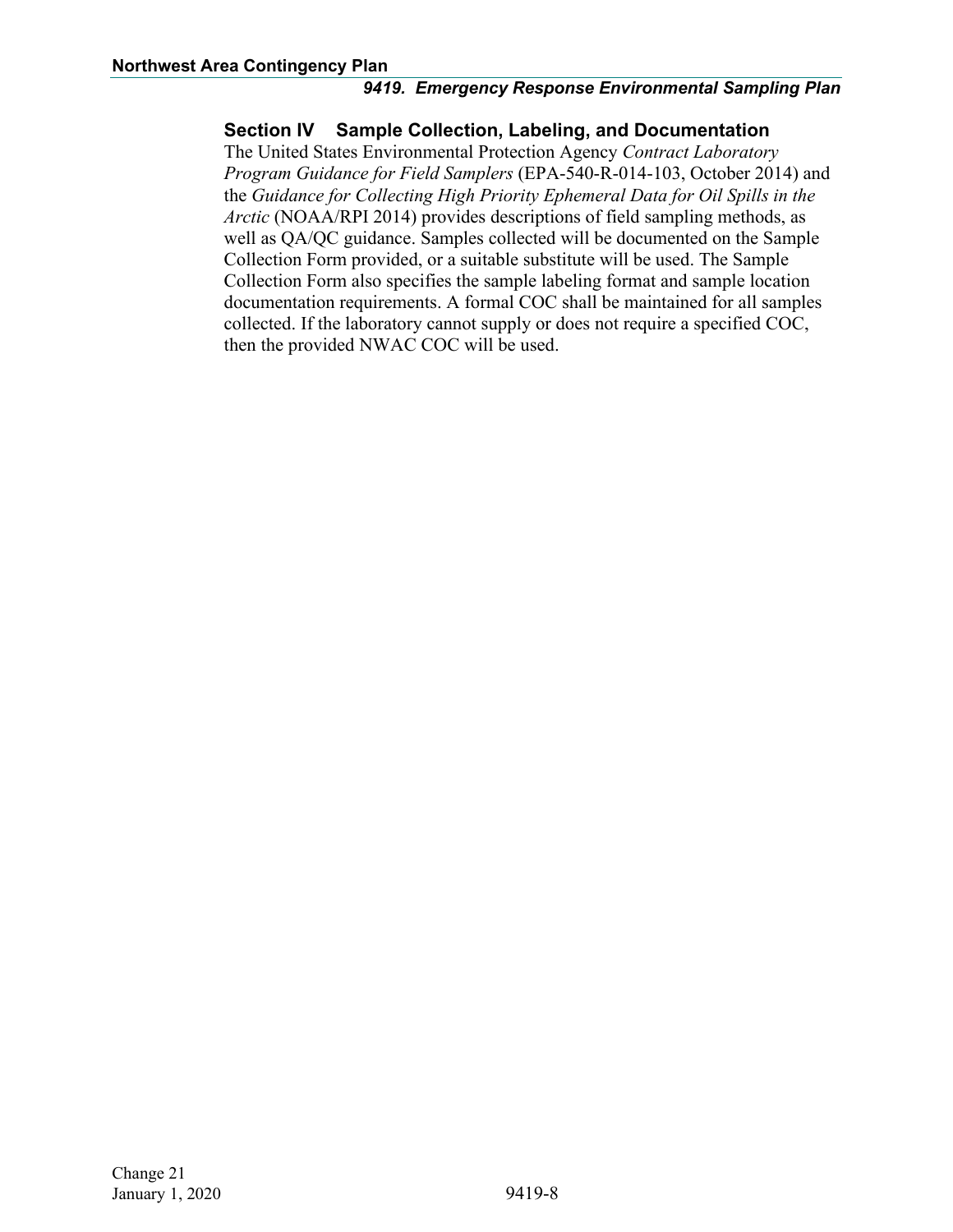#### <span id="page-11-0"></span>**Section V Map of Area(s)/Features to be Sampled**

*Insert map or sketch showing sampling area(s).*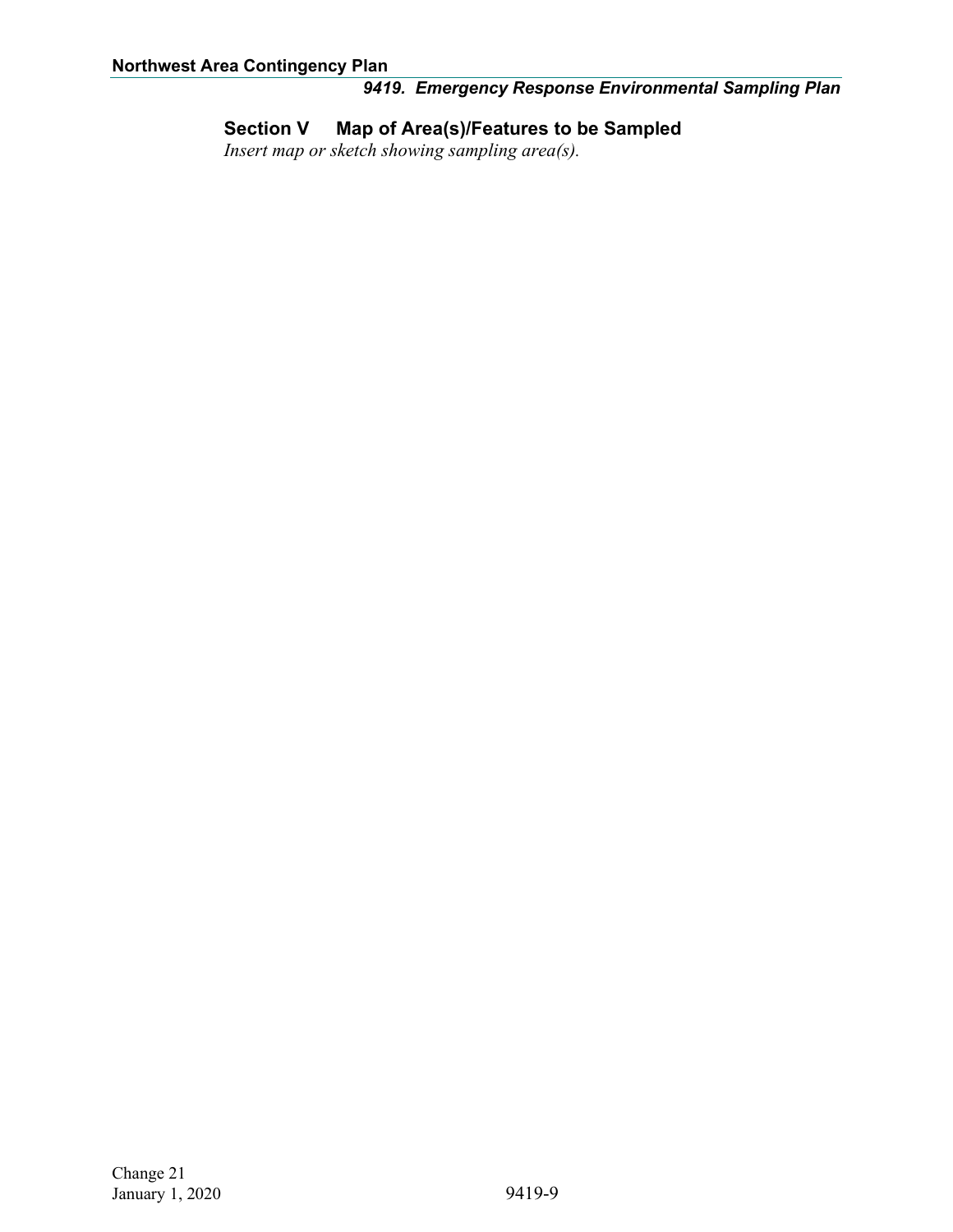#### <span id="page-12-0"></span>**ENVIRONMENTAL SAMPLING AND ANALYSIS PLAN**

*(Incident Name and Location) (Date) (Operational Period)*

Submitted by Environmental Unit Leader: Date: Printed Name: **Plan Authorization/Approval Title Signature Date** Federal On-Scene Coordinator (USCG/EPA): Printed Name State On-Scene Coordinator

: Printed Name Responsible Party Incident Commander Printed Name Local Government On-Scene Coordinator Printed Name Tribal Government On-Scene Coordinator Printed Name

#### Change 21 January 1, 2020 9419-10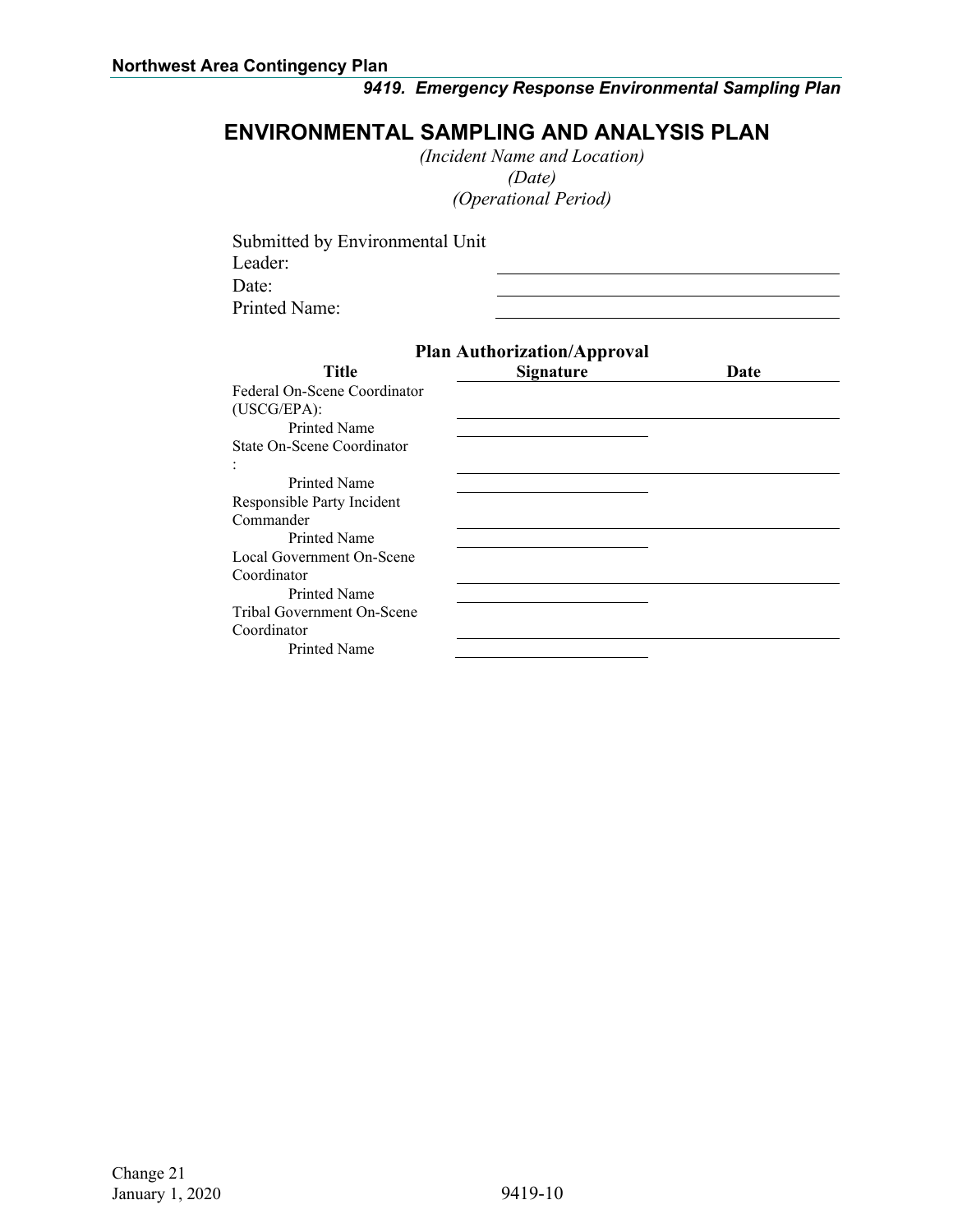#### <span id="page-13-0"></span>**1.0 Introduction and Purpose**

This plan has been prepared by the Planning Section at the request of the Incident Command/Unified Command. This emergency response Sampling and Analysis Plan is intended to be used during the emergency phase during oil spills, pollutant, or chemical releases, where monitoring and/or environmental sampling may be required. The purpose of this plan is to characterize the release to support the site response operations, and develop information that will inform the subsequent response phases/operational periods.

This sampling plan will direct the monitoring, sampling, and analytical work for a specific Operational Period. It is meant to be used in emergency responses where more detailed or larger-scaled monitoring and sampling efforts are to be conducted by Field Sampling Teams (hereafter referred to as Field Teams). This sampling plan may incorporate the Initial Incident Characterization Sampling and Analysis Plan, which is intended to guide the early collection of environmental samples during a response on an expedited timeframe and when most of the Incident Command resources have not yet mobilized to the site. This plan is not meant to support Natural Resources Damage Assessment operations.

The development of this plan will improve the documentation, communication, planning, and overall quality associated with the sampling by:

- Ensuring Field Team(s) understand the goals and objectives of the sampling to be conducted before the generation of environmental data;
- Documenting methodologies to be utilized in the collection and handling/preservation of samples;
- Documenting predetermined information in a standardized format;
- **Increasing the communication between sampling personnel and decision** makers; and
- Assuring that data quality objectives (DQOs) and QC measures are in place to result in the generation of accurate and defensible data.

This Environmental Sampling and Analysis Plan describes the sampling strategy and techniques, as well as the analytical methods that will be employed at the site for the collection of environmental samples, including surface water, groundwater, soil, sediment, and air samples. The information contained in this plan is based on the information available at the time of preparation. This plan will be updated as necessary to reflect new site information, address different objectives or decision points, and support incident response/cleanup operations.

Once approved by Unified Command and incorporated into the Incident Action Plan, this plan will remain in force until superseded by a newer version or the completion of response activities.

#### <span id="page-13-1"></span>**1.1 Sampling Objectives**

The objectives of this sampling event include: List all objectives for sampling. These objectives should be based on the Incident *Command/Unified Command objectives.*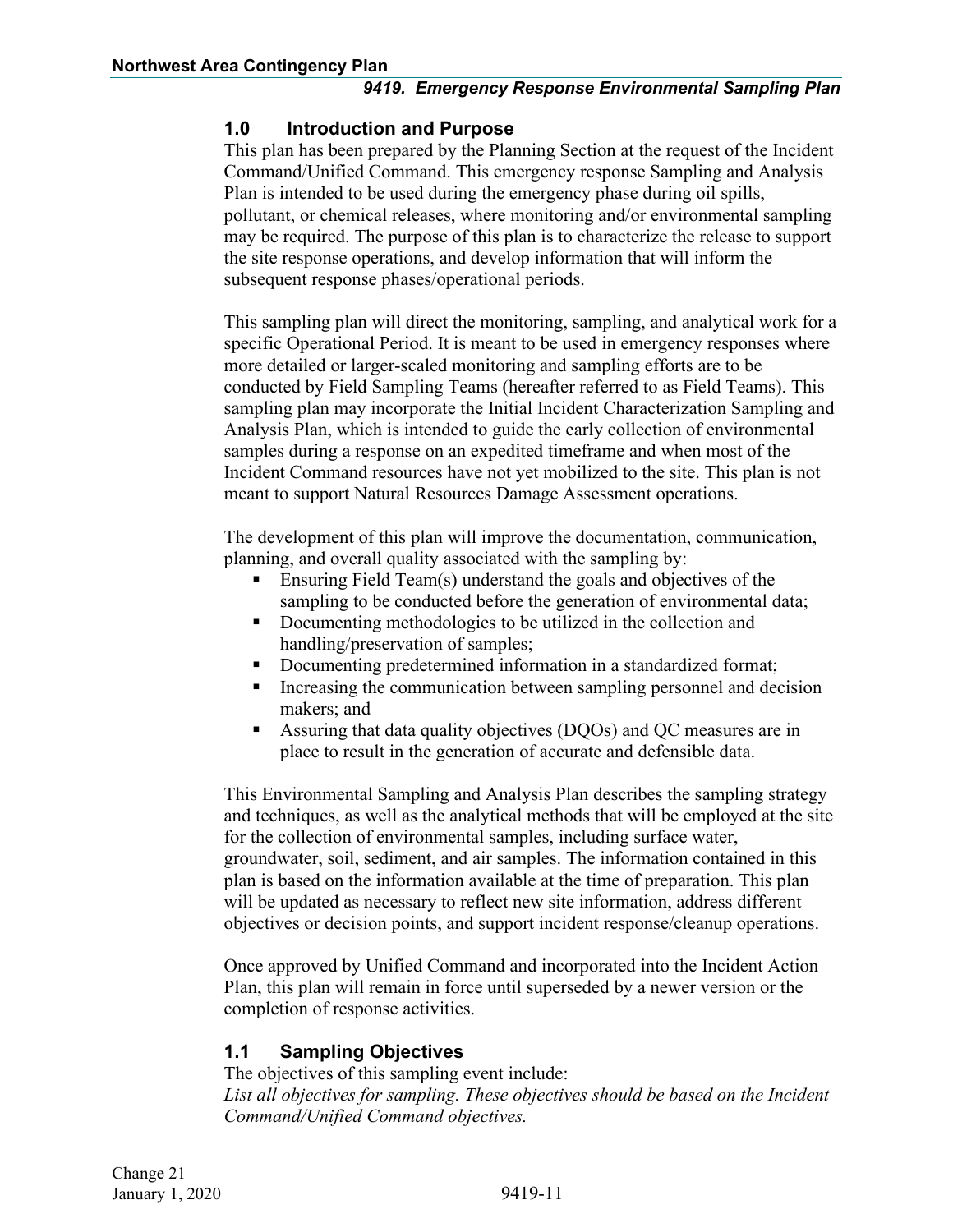*Delete the rows that do not apply. These are common examples, modify as necessary for site-specific project goals.*

- Sampling to determine the presence or absence of a hazardous substance within the area of concern;
- Sampling to characterize hazardous substances within the area of concern;
- Sampling to estimate contamination levels within the area of concern;
- Sampling to delineate contamination area(s) within the site;
- Sampling to determine the location of hot spots within the area of concern;
- Sampling to confirm contamination migration from the site;
- Sampling to delineate the degree of contamination migration from the site;
- Sampling from existing surface water intakes to determine if contamination is migrating from the site;
- Sampling off-site to determine general background concentrations;
- Support Unified Command decision-making regarding cleanup endpoints;
- Ensure sampling is repeatable;
- Collect product samples related to an oil spill for characterization and fingerprinting;
- Air sampling within the area of concern to determine contamination levels;
- **Perimeter air sampling to determine contaminant concentration levels;**
- Air sampling for site safety of on-site personnel; or
- Downwind air sampling.

#### <span id="page-14-0"></span>**1.2 Project Schedule**

This section describes the general schedule for sample collection, including when the sampling is to be initiated. This schedule will be updated as needed.

| <b>Activity</b>                  | <b>Est. Start</b><br>(Date/Time) | <b>Est. Completion</b><br>(Date/Time) | <b>Notes</b> |
|----------------------------------|----------------------------------|---------------------------------------|--------------|
| Mobilize to the site.            |                                  |                                       |              |
| Confirm sampling<br>methods      |                                  |                                       |              |
| Sample collection                |                                  |                                       |              |
| Laboratory receipt of<br>samples |                                  |                                       |              |
| Demobilization from<br>the site  |                                  |                                       |              |
| Laboratory analysis              |                                  |                                       |              |
| Data received by EU              |                                  |                                       |              |
| Data validation                  |                                  |                                       |              |

#### <span id="page-14-1"></span>**2.0 Project Organization and Responsibilities**

This section describes the key roles and personnel assigned for organization and implementation of this plan. The staff are typically stationed in the Incident Command Post within the Planning and Operations Sections. The overall purpose of the staff assigned to create and implement the plan is to facilitate the safe and efficient collection of samples and to provide the analytical data to support the response.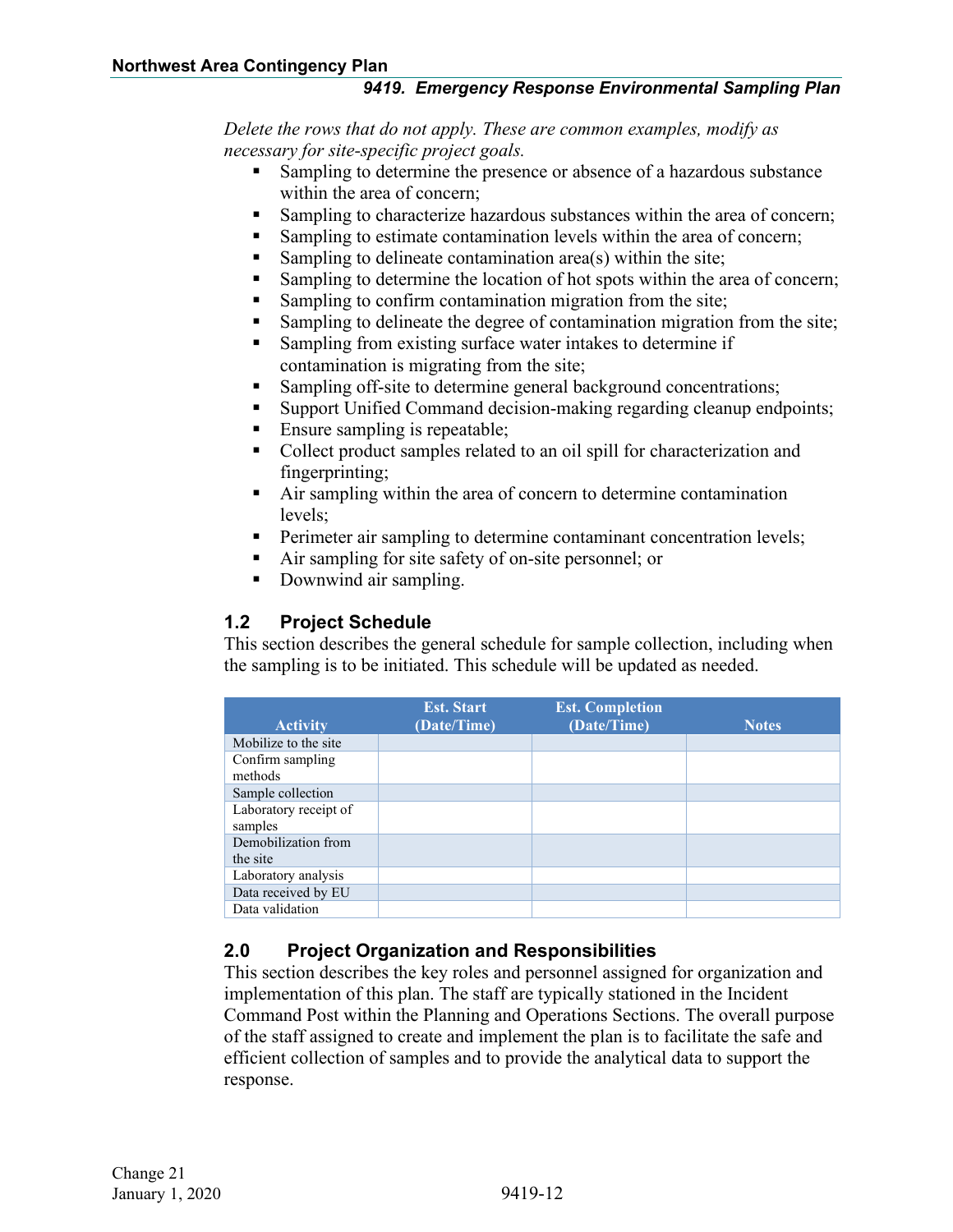| <b>Title</b>          | <b>Name</b> | Organization | <b>Email and</b><br><b>Phone Number</b> | <b>Data Recipient</b><br>(Y/N) |
|-----------------------|-------------|--------------|-----------------------------------------|--------------------------------|
| Federal On-Scene      |             |              |                                         |                                |
| Coordinator           |             |              |                                         |                                |
| State On-Scene        |             |              |                                         |                                |
| Coordinator           |             |              |                                         |                                |
| Tribal                |             |              |                                         |                                |
| Government On-        |             |              |                                         |                                |
| Scene Coordinator     |             |              |                                         |                                |
| Quality Assurance     |             |              |                                         |                                |
| Coordinator           |             |              |                                         |                                |
| Analytical            |             |              |                                         |                                |
| Coordinator           |             |              |                                         |                                |
| Data Manager          |             |              |                                         |                                |
| Field Sampling        |             |              |                                         |                                |
| Group Supervisor      |             |              |                                         |                                |
| <b>Field Sampling</b> |             |              |                                         |                                |
| Team Lead             |             |              |                                         |                                |
| Sampling              |             |              |                                         |                                |
| Technical             |             |              |                                         |                                |
| Specialist            |             |              |                                         |                                |

#### <span id="page-15-0"></span>**3.0 Safety**

This plan does not cover health and safety aspects of sample collection, or safely accessing field locations to collect samples. All field work is to be conducted in accordance with the HASP developed for the response, including an understanding of the materials that have been released from the Safety Data Sheets. Confined space entry and on-water work will not be conducted until the HASP can be reviewed, and authorization is obtained from the Safety Officer.

*Add all safety messages here. The following are examples:*

- Safety is the number one priority for all aspects of this plan. Sampling should not be attempted in any location it is unsafe to do so. Safety is of greatest concern. Be aware of physical and chemical hazards at the site. Obtain a safety briefing prior to entering the exclusion zone. Do not enter confined spaces unless they have been determined to be safe. Special care should be paid to the traffic, physical, and chemical hazards outlined the HASP. Individuals collecting samples should use care entering the spill site. Sampling should be conducted in accordance with the approved HASP.
- Slips, trips, and falls from steep slopes, rocks, and vegetation are safety hazards to workers conducting sampling.
- Proper personal protective equipment must be worn at all times by all workers on site in accordance with the approved HASP.

#### <span id="page-15-1"></span>**4.0 Incident Location and Background Information**

| I Incident Name:  |  |
|-------------------|--|
| Incident Address: |  |
| Latitude:         |  |
| Longitude:        |  |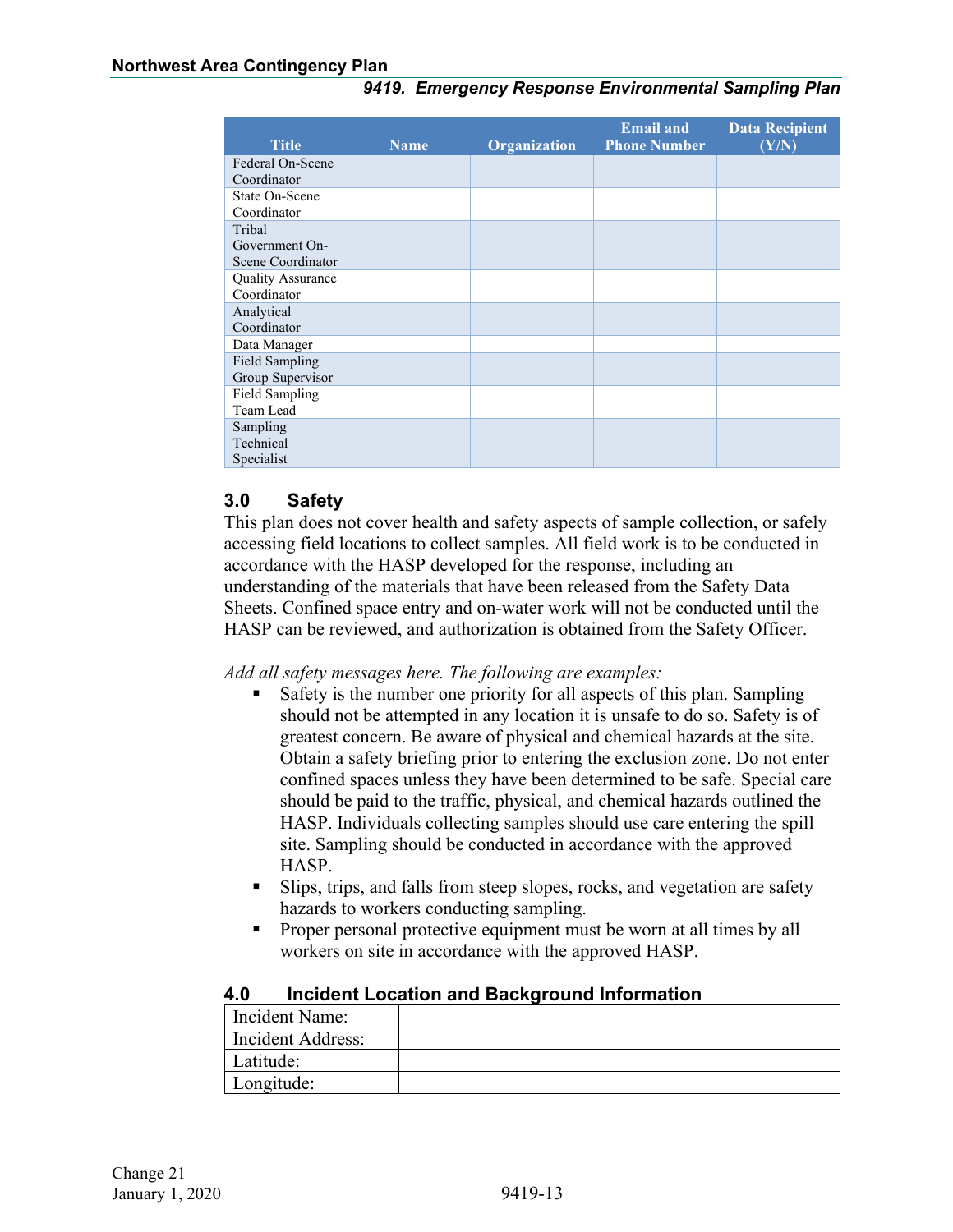- *Provide a short description of the incident to support the needs for a sampling plan (include spill materials, spill source).*
- *Discuss the site and any known information.*
- *Provide information of the general site setting.*
- *Describe decision areas if they are applied to the site.*
- *Discuss on-site features.*
- *Discuss surrounding land uses.*
- *Provide a site map.*

#### <span id="page-16-0"></span>**5.0 Contaminants of Concern and Action Levels**

*Provide an overview of the contaminants of concern for the site. List compounds in narrative or tabular format that may pose a threat to human health and the environment relevant to the incident. This section should be comprehensive.*

Potential contaminants of concern for the site, action levels, transport mechanisms, and potential receptors are provided in the table below.

| <b>Contaminant</b>                          | <b>Transport</b><br><b>Mechanism</b>                                                      | <b>Receptor</b>                                                                                                     | <b>Action Level</b><br>(Specific to<br><b>Receptor</b> ) |
|---------------------------------------------|-------------------------------------------------------------------------------------------|---------------------------------------------------------------------------------------------------------------------|----------------------------------------------------------|
| Mercury, arsenic, lead                      | Contaminated soil<br>migrating to surface<br>waterbodies                                  | <b>Environmental</b> targets<br>such as wetlands and/or<br>federally listed<br>threatened and<br>endangered species |                                                          |
| <i>Volatile organic</i><br>compounds (VOCs) | Contaminants in<br>subsurface soils<br>leaching to<br>groundwater and/or<br>surface water | On-site water flows to a<br>nearby river where<br>fishing occurs.<br>Residents consuming<br>water                   |                                                          |

*For contaminants without established action levels, complex mixtures, or unknown constituents and composition, provide a narrative description and working action level with justification for the selection of the action level.*

#### <span id="page-16-1"></span>**6.0 Sampling Approach**

The Environmental Unit (EU) established sample points on and near the incident to evaluate conditions at the site and surrounding areas. This section describes the general sampling approach, followed by a table summarizing the samples to be collected, and a map depicting the sample locations.

#### *Example sampling approach:*

*Surface water samples are to be collected to document the extent of contamination originating from the City Outfall Spill. Surface water samples (upper 2 centimeters of the water column) will be collected beginning at the outfall areas and every 0.5 mile downstream to the end of visible contamination, concentrating on the maximum sheen. Access to the sampling site will be by boat. All samples will be collected directly into*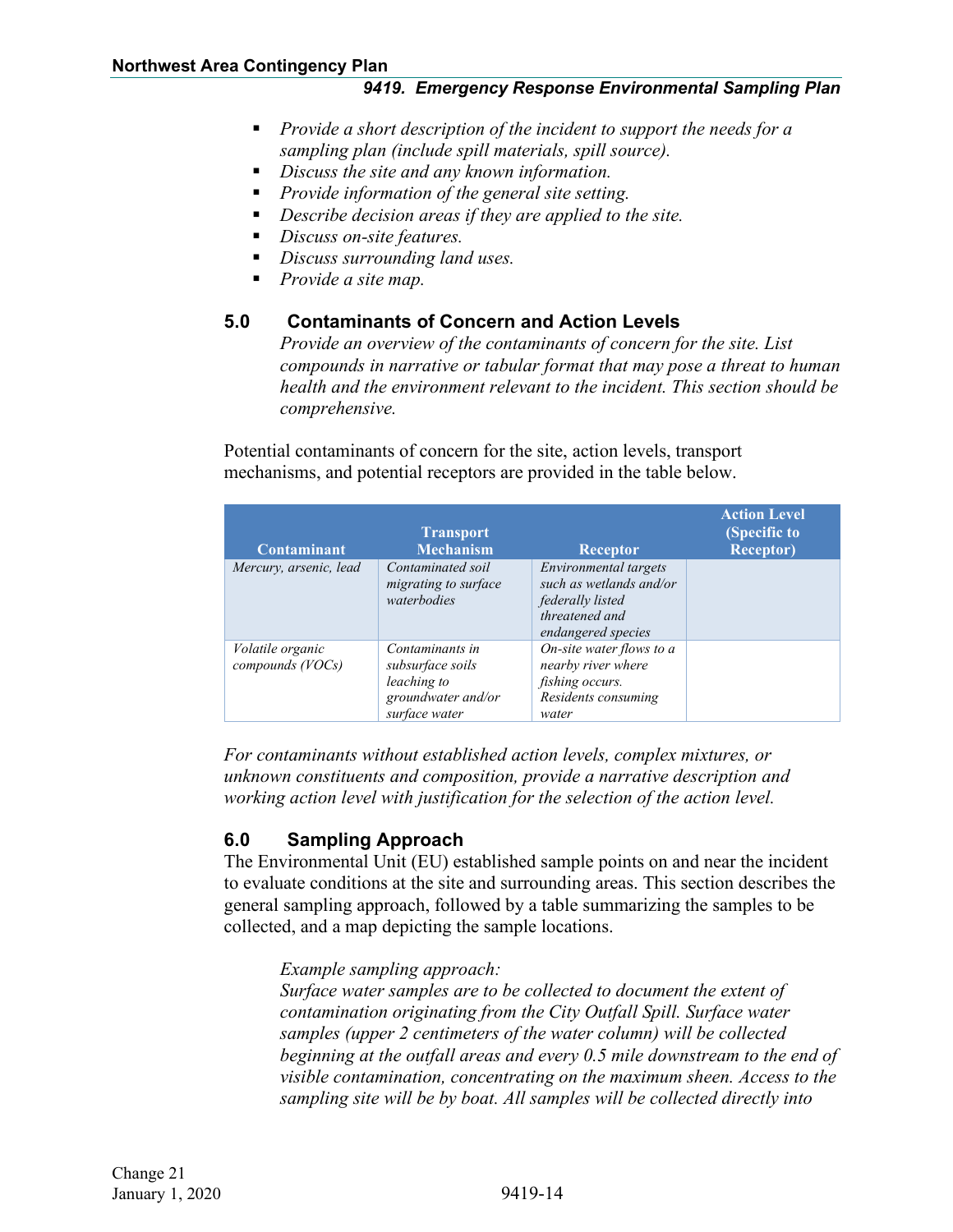*pre-preserved sampling containers. Samples will be analyzed using NWTPH-HCID with follow-up analysis for VOCs and SVOCs.*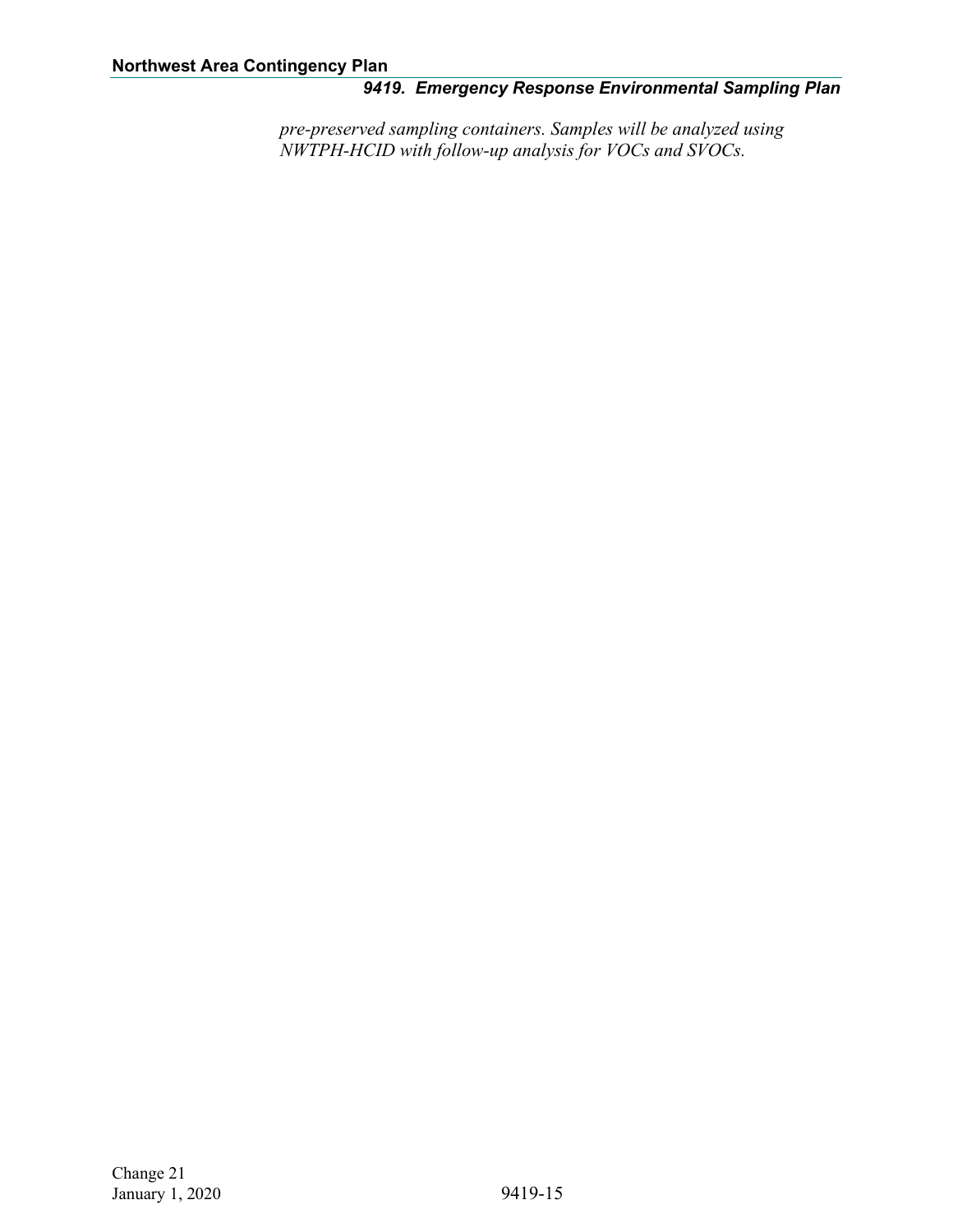| <b>Matrix</b> | <b>Sample</b><br><b>Location(s)</b> | <b>Sample</b><br>Name(s) | <b>Sample</b><br><b>Team</b><br><b>Name</b> | <b>Sampling</b><br><b>Pattern</b><br>(Random/Targeted) | <b>Sample Type</b><br>(Grab/Composite) | <b>Field QC</b><br>(Duplicate/Blank) | <b>Number</b><br>of Field<br><b>Samples</b> | <b>Analytical</b><br><b>Parameter/Method</b><br><b>Description and</b><br><b>Number</b>        | <b>Method</b><br>Quantitation<br><b>Limit</b> | <b>Technical</b><br><b>Holding</b><br><b>Time</b>                       | <b>Sample</b><br><b>Preservation</b><br>(all $4^{\circ}C \pm 2^{\circ}C$ ) | <b>Number</b><br>and Type<br>of Sample<br>Container<br>per Sample                                                | <b>Total</b><br><b>Number of</b><br><b>Sample</b><br><b>Containers</b><br>(Lab and Field) | <b>Laboratory</b><br><b>Name</b> |
|---------------|-------------------------------------|--------------------------|---------------------------------------------|--------------------------------------------------------|----------------------------------------|--------------------------------------|---------------------------------------------|------------------------------------------------------------------------------------------------|-----------------------------------------------|-------------------------------------------------------------------------|----------------------------------------------------------------------------|------------------------------------------------------------------------------------------------------------------|-------------------------------------------------------------------------------------------|----------------------------------|
| Water         |                                     |                          |                                             |                                                        |                                        |                                      |                                             | Gasoline Range<br>Organics/NWTPH-<br>Gx/GC-FID                                                 |                                               | $14 \, days$                                                            | $pH \leq 2$ with<br>HNO <sub>3</sub>                                       | $3x40$ mL glass<br>amber with<br>Septa lid                                                                       |                                                                                           |                                  |
| Water         |                                     |                          |                                             |                                                        |                                        |                                      |                                             | Diesel Range, Residual<br>Range, & Motor Oil<br>Range<br>Organics/NWTPH-<br>$Dx/GC\text{-}FID$ |                                               | $14$ days to<br>extraction,<br>40 days to<br>analysis                   | NA                                                                         | $2x32$ ounce<br>glass amber<br>6x32 ounce<br>glass amber<br>for MS/MSD                                           |                                                                                           |                                  |
| Soil/Sediment |                                     |                          |                                             |                                                        |                                        |                                      |                                             | Gasoline Range<br>Organics/NWTPH-<br>Gx/GC-FID                                                 |                                               | To the lab<br>within 48<br>hours of<br>collection or<br>freeze in field | NA or Freeze in<br>field                                                   | $3xCore-N-One$<br>$+1x2$ ounce<br>glass jar<br>$9xCore-N-One$<br>$+$ 1x2 ounce<br>glass jar for<br><i>MS/MSD</i> |                                                                                           |                                  |
| Soil/Sediment |                                     |                          |                                             |                                                        |                                        |                                      |                                             | Diesel Range, Residual<br>Range, & Motor Oil<br>Range<br>Organics/NWTPH-<br>$Dx/GC\text{-}FID$ |                                               | 14 days to<br>extraction,<br>40 days to<br>analysis                     | NA                                                                         | $1x8$ ounce<br>glass jar                                                                                         |                                                                                           |                                  |

Key:

℃ = degrees Celsius FID = Flame ionization detector HNO3 = nitric acid NA = not applicable NWTPH-Dx/GC = Northwest Total Petroleum Hydrocarbon Diesel/Gas chromatograph NWTPH-Gx/GC = Northwest Total Petroleum Hydrocarbon/Gas chromatograph QC = quality control

*Typical environmental laboratory analyses in the Northwest Area are included as a Sampling Plan Attachments that will aid in the completion of this table.*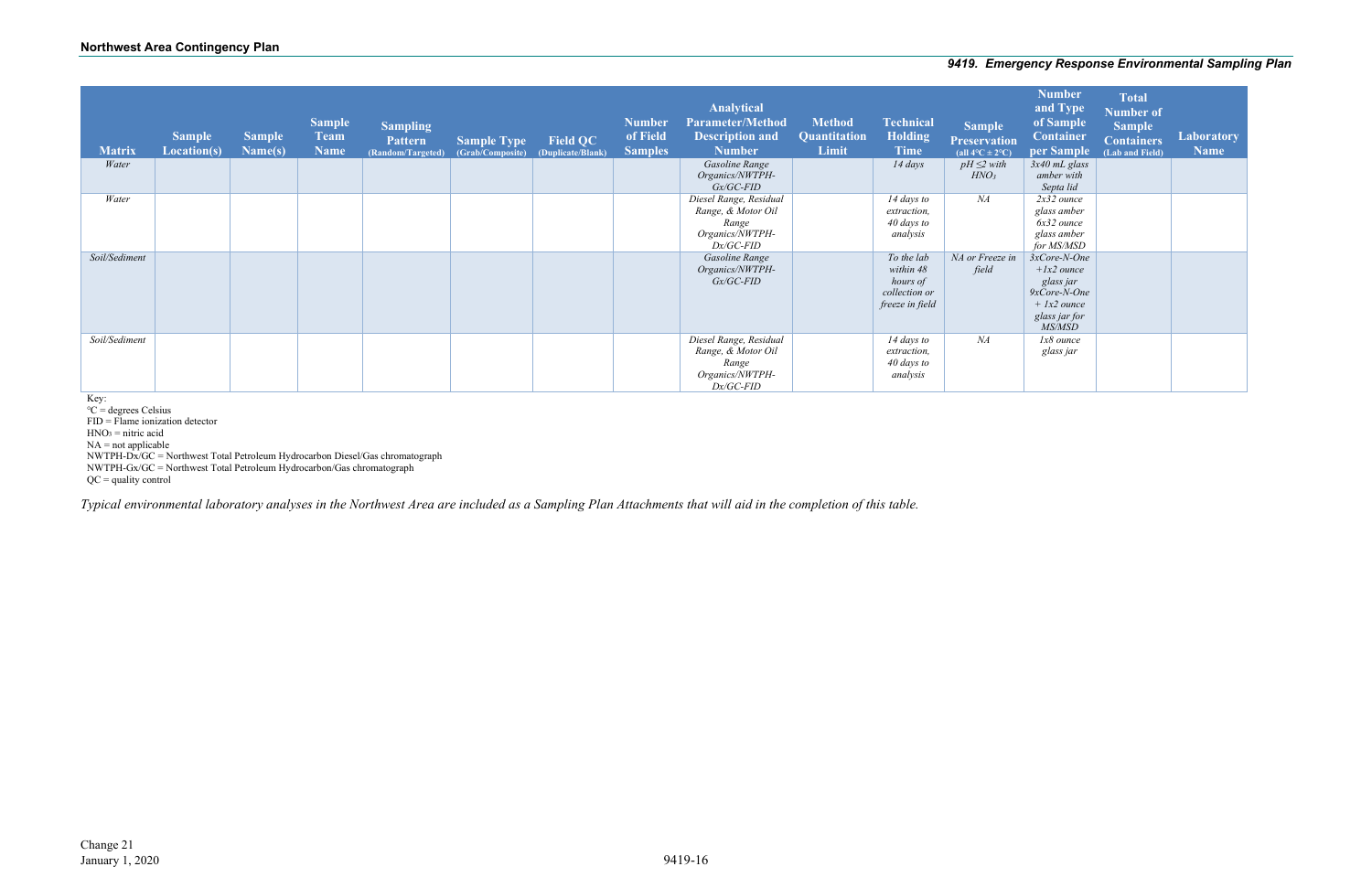#### <span id="page-19-0"></span>**6.1 Sample Methodology**

All field samples are to be collected in accordance with United States Environmental Protection Agency and/or National Oceanic and Atmospheric Administration accepted methods and protocols. The following Standard Operating Procedures (SOPs) and/or instrumentation manuals will be used during the project.

*Create a list of applicable SOPs.*

Samples collected will be documented on the Sample Collection Form provided in Attachment A. A formal COC will be maintained for all samples collected for the project. If the laboratory to be used cannot supply or does not require a specific COC, then the COC provided in Appendix B will be used.

Field teams should always reference standard quality procedures, SOPs, and standard methods for sampling and analytical guidance.

#### **6.1.1 Sample Nomenclature**

*Develop a systematic naming convention for all sampling activities. Ensure that each sample is uniquely identified to a specific geographic location. Record addresses and/or latitude/longitude for each sample location. An effective naming convention will allow more sample locations to be added throughout a response. Design a sample nomenclature plan that follows your agency's policy and procedures.*

#### **6.1.2 Sample Management**

*Develop a plan to manage sample preservation, documentation, holding and packaging/shipping of samples, including how to maintain COCs, how and where to deliver the samples, and how to manage the paperwork. Example language:*

Proper sample management is required to make sound response decisions. The following action will be taken to manage samples from collection of analysis:

- COC documentation will be recorded for all samples collected. A copy of the COC forms will be placed in a binder stored in the EU, with a copy provided to the Documentation Unit.
- All samples collected by all Sample Teams are to be properly stored until delivered to sample processing and the laboratory.
- Copies of all preliminary and final sample results will be maintained in the sample binder in the EU with a copy provided to the Documentation Unit. The results will also be provided to the EU Leader electronically as soon as they are received.
- A Technical Specialist will be appointed to review and summarize sampling results and create a summary of results, noting any exceedances of preliminary screening criteria, issues with established QA/QC measures, and an update provided to Unified Command of the schedule established in Section 1.2 of this document.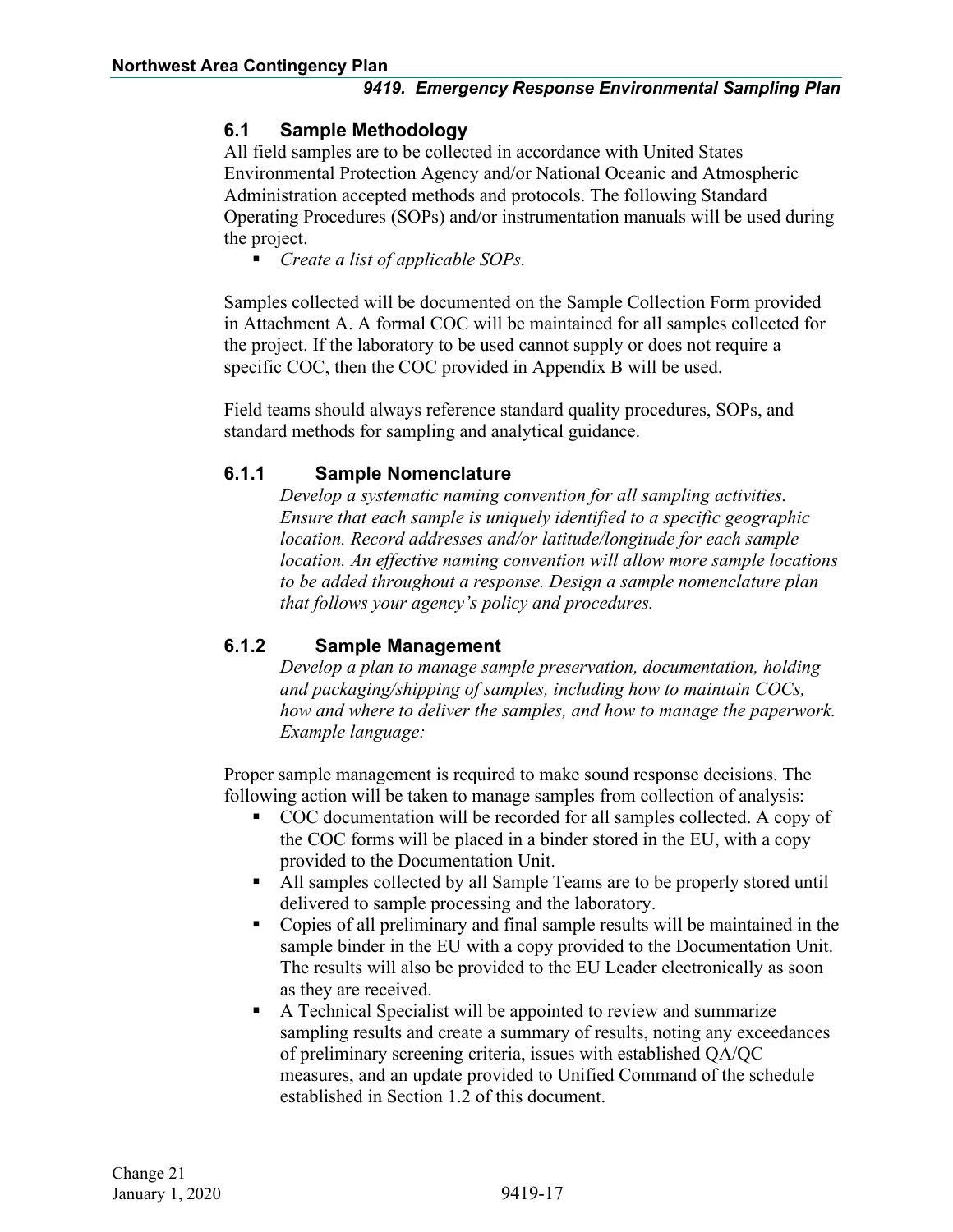#### **6.1.3 Sample Transport**

All samples will initially be analyzed with a *8, 12, 24,* turnaround time (TAT). As the cleanup progresses, EU may recommend moving to a standard 2-week TAT. This plan will be updated as needed to reflect TATs.

#### <span id="page-20-0"></span>**7.0 Data Management**

*The bullet list below is suggested DQOs for the project. Delete or update as necessary.*

All field data will be managed in accordance with the Data Management Plan as outlined in Section 9 of this document. Data generated will:

- Be compared with a background or reference sample;
- Be compared to an available screening level;
- Assist in determining the presence or absence of a hazardous substance at levels above an available screening level;
- Assist in determining the area of impact due to a hazardous substance release (i.e., horizontal or lateral extent of contamination);
- $\blacksquare$  Be compared with a site-specific action level;
- Be compared with federal or state occupational health limit (e.g. Occupational Safety and Health Administration);
- Be compared with a Resource Conservation Recovery Act (RCRA) or other regulator limit on waste;
- Be used to profile a water material for off-site disposal or treatment; and
- Assist with determining a material's general hazard classification.

#### <span id="page-20-1"></span>**7.1 Data Reporting**

The following deliverables will be developed using the data obtained. Deliverables will be coordinated with the EU Leader and Incident Command/Unified Command.

| <b>Deliverables</b>   |                         |                  |                  |                       |  |  |  |  |
|-----------------------|-------------------------|------------------|------------------|-----------------------|--|--|--|--|
| <b>Reporting Task</b> | <b>Data Inputs</b>      | <b>Format</b>    | <b>Frequency</b> | <b>Responsibility</b> |  |  |  |  |
| Sample Result         | Water, soil, and/or     | Tabular [xlsx]   | Daily            | Data Manager          |  |  |  |  |
| Reports               | sediment                |                  |                  |                       |  |  |  |  |
|                       | analytical results      |                  |                  |                       |  |  |  |  |
| Situational           | Photographs,            | Document [.docx] | Daily            | Data Manager          |  |  |  |  |
| Reports               | Field reports,          |                  |                  |                       |  |  |  |  |
|                       | <b>Sampling Results</b> |                  |                  |                       |  |  |  |  |

#### <span id="page-20-2"></span>**8.0 Data Quality**

*The bulleted list below is suggested language. Update to fit the response and your agency policy and procedures.*

Data can generally be divided into three categories: definitive methodology (generally data generated utilizing standard methodology), non-definitive methodology (also referred to as screening data), and screening data with at least 10% definitive confirmation. The generation of definitive data is preferable; however, in an emergency or time-critical situation, where definitive data is not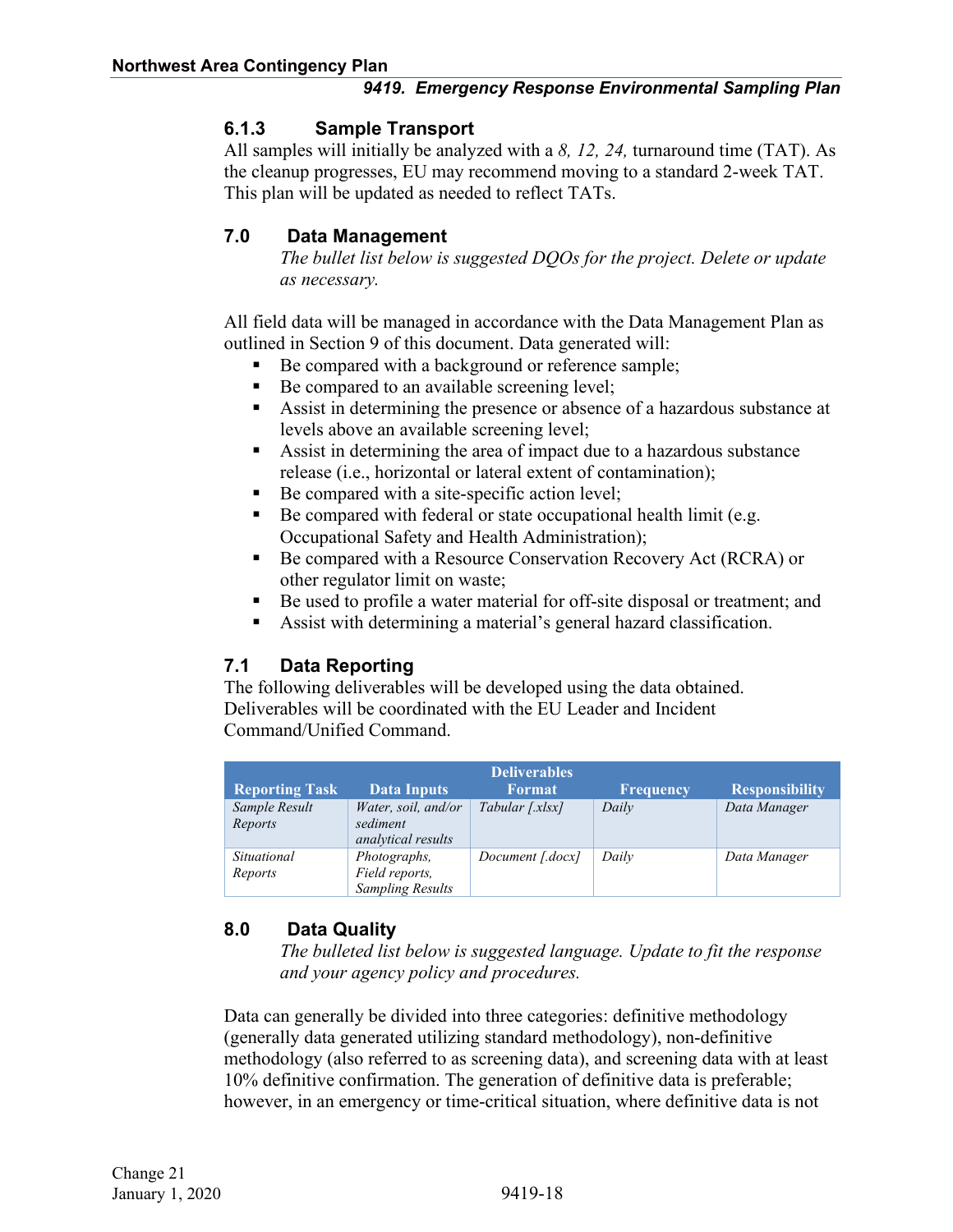available, or for certain types of monitoring equipment, non-definitive data may be generated. The following DQOs will be applied to the project:

- Definitive data which may include air, water, soil, and/or sediment samples analyzed at an off-site fixed laboratory;
- Screening data from the following instrument (*provide a list of instrumentation)*; and
- Screening data with at least 10% definitive data from *(provide a list of matrices for which off-site fixed lab confirmation samples will be submitted including the matrix)*.

#### <span id="page-21-0"></span>**8.1 Data Quality Objectives**

*A well-constructed DQO includes the activity, criteria for making a decision, and describes the action after a decision is made. Add, delete, or update the bulleted list below to fit the response and your agency policy and procedures.*

The DQOs for the projects are:

- Acquire data that can be reliably used to make decisions regarding the release and presence of site contamination;
- Characterize sources;
- Determine off-site migration of contaminants; and
- Document any threats or potential threats that the site poses to public health or the environment.

#### <span id="page-21-1"></span>**8.2 Quality Assurance/Quality Control**

*Write in narrative format the steps and considerations to establish robust QA/QC for incoming and published data. As appropriate, identify predetermined standards for data verification, analysis, and reporting.*

QA/QC may be organized into functional activities with suggested QA/QC procedures.

#### **Real-Time Monitoring/Field Screening**

- Co-located sampling for analytical analysis may be conducted, if necessary, to assess accuracy and precision to the field screening/monitoring methods employed.
- Field Team meetings will be conducted daily to ensure data is correctly collected and meets applicable DQOs.

#### **Sampling and Analytical Results**

- COC documents will be completed for each sample.
- The laboratory will provide definitive data. The data will be reviewed and assessed for representativeness, comparability, completeness, precision, and accuracy. Field sample QC will be evaluated, including laboratorysupplied surrogates, trip blanks, field blanks, filter blanks, rinsate blanks, and field duplicates, as described in this plan.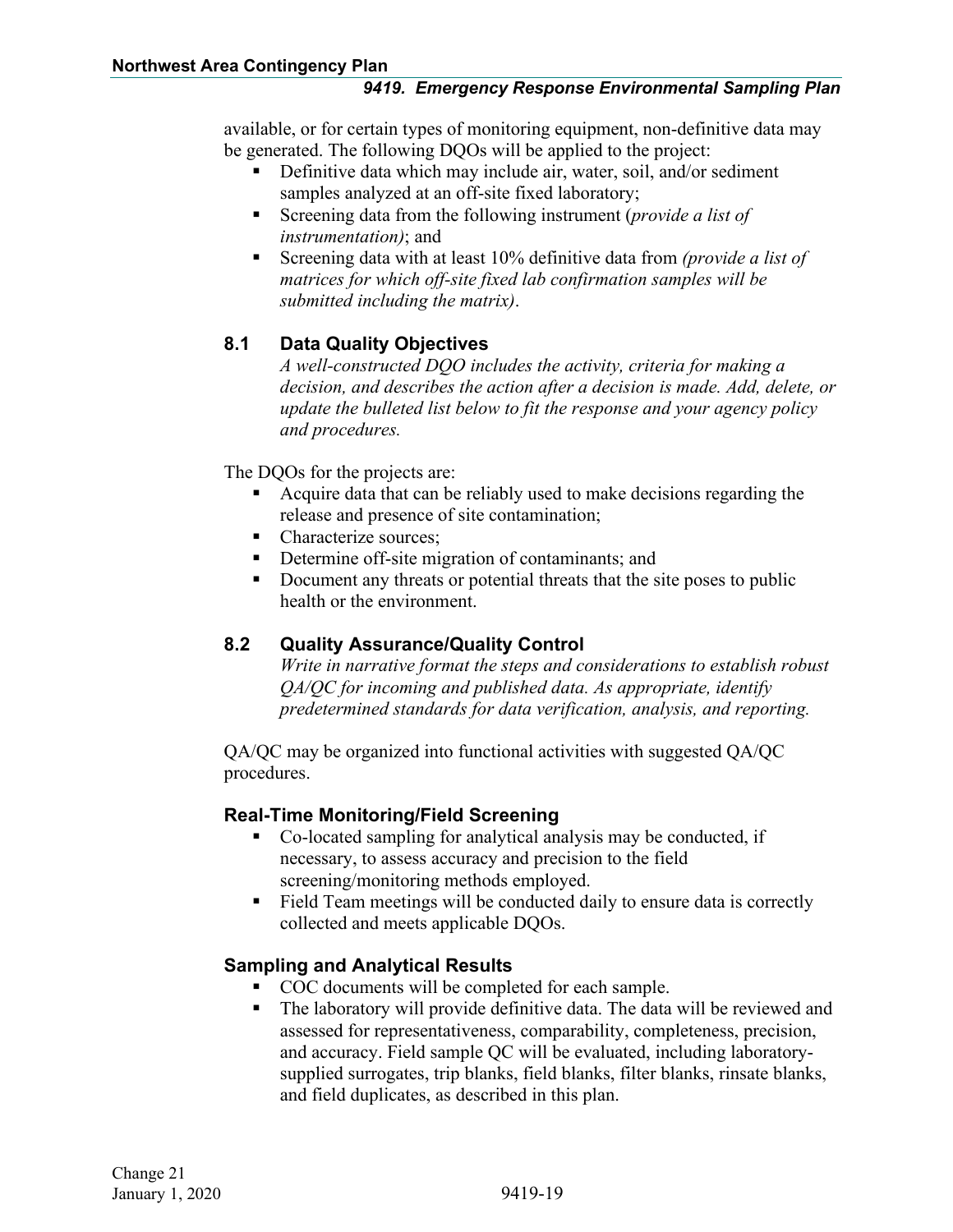■ Laboratory QC samples (blanks, duplicates, and matrix spikes) will be analyzed to assess laboratory performance.

#### **Data Reporting and Deliverables**

- Daily Data Summaries may be provided for informational purposes using data that have not undergone complete QA/QC.
- Comprehensive reports of real-time and/or analytical data may be generated following QA/QC.
- The final data for the project will be used to verify project objectives. Standard laboratory reporting limits are acceptable as indicated in the analytical table.
- The DQO process applied to this project follows that descried in the *Guidance on Systematic Planning Using the Data Quality Objectives Process/G-4* (EPA 2006).

#### <span id="page-22-0"></span>**9.0 Data Management Plan**

*The table on the following page should be updated as necessary. Most all sites will have site files, photographs, and sampling information if this template is being used. Include instrumentation that is being used on the project and how that data will be managed.*

All field data will be managed in accordance with the following Data Management Plan.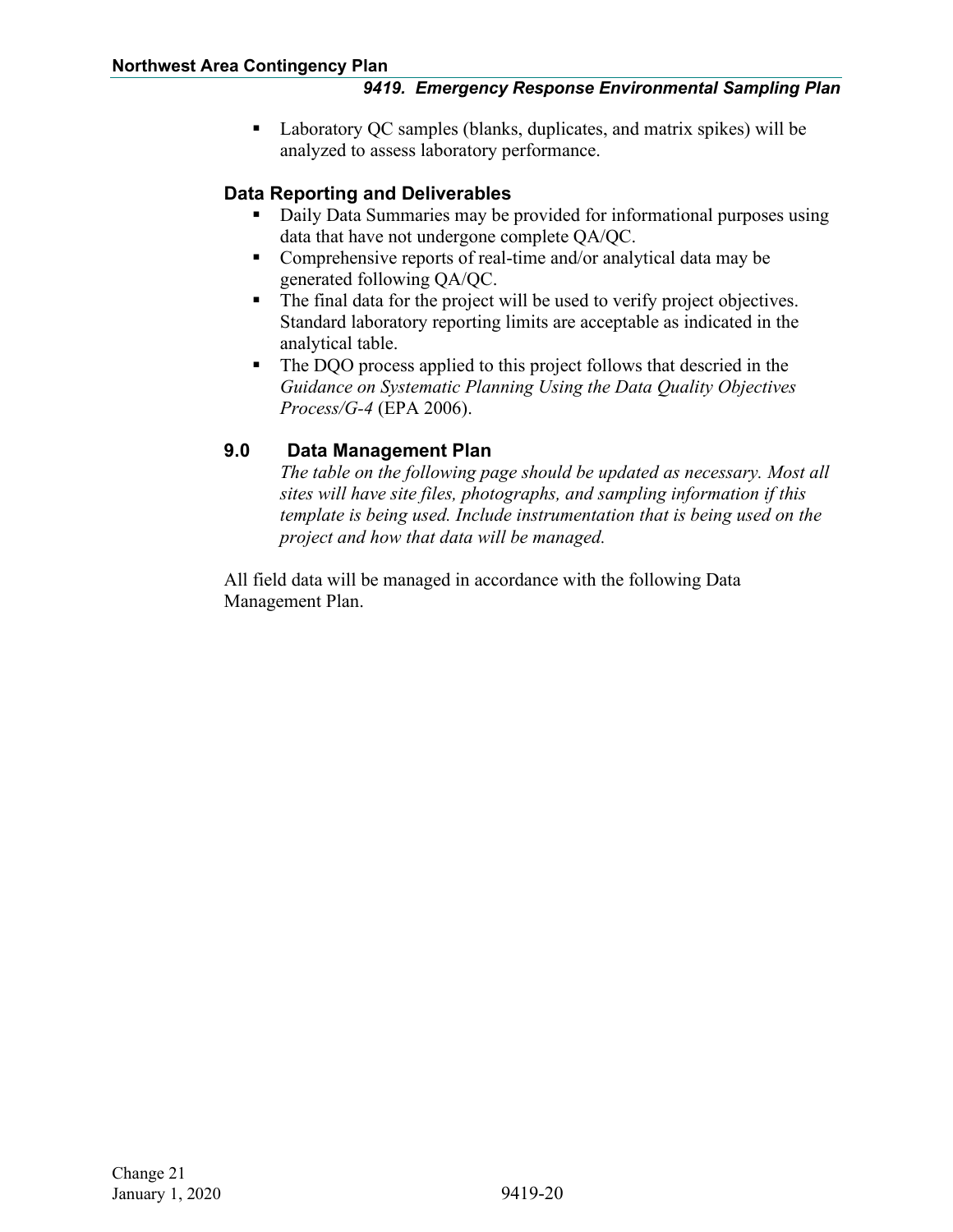| <b>Data Source</b>    | <b>Required</b><br><b>Information</b>                                                            | <b>Processing</b><br><b>Instructions</b>                                                                  | <b>Processing</b><br><b>Frequency</b>                    | <b>Processing</b><br><b>Responsibility</b> | <b>Storage Location</b>                                                 | <b>Final Output (file</b><br>format)                           |
|-----------------------|--------------------------------------------------------------------------------------------------|-----------------------------------------------------------------------------------------------------------|----------------------------------------------------------|--------------------------------------------|-------------------------------------------------------------------------|----------------------------------------------------------------|
| <b>Site Documents</b> | Site files, Sampling<br>Plan, HASP, sample<br>collection forms                                   | File hard copies in<br>EU, provide a copy to<br>the Documentation<br>Unit                                 | Beginning of project<br>and as files become<br>available | <b>Project Coordinator</b>                 | Digital:<br>Hard copy: $EU \&$<br>Documentation Unit                    | Documents [.docx,<br>.pdf                                      |
| Digital Photographs   | Date, time, direction,<br><i>location, description,</i><br>photographer                          | Photos will be<br>downloaded from field<br>cameras and stored in<br>the site files.                       | Daily                                                    | Data Manager                               | EU                                                                      | Photos $[.jpg]$ ,<br>Photographic log<br>[ $x$ lsx or $docx$ ] |
| Sample Information    | Sample number, Date,<br>Time, Sampler,<br>Location, Matrix                                       | Record data onto field<br>forms, file hard copies<br>in EU provide a copy<br>to the Documentation<br>Unit | Daily or as records<br>are produced                      | Data Manager                               | EU                                                                      | COCs, sample labels,<br>maps, tabular reports                  |
| MultiRAE Pro          | Instrument ID.<br>Monitoring location,<br>Monitoring Time,<br>Monitoring Date,<br>Reading, Units | Data will be<br>downloaded from the<br>unit as prescribed by<br>the manufacturer                          | Daily                                                    | <b>Equipment Manager</b>                   | Raw Data: EU<br>Processed Data: EU<br>copy to the<br>Documentation Unit | Tabular reports<br>[xlsx]                                      |

Key:

COC = Chain-of-Custody

**EU = Environmental Unit**

HASP = Health and Safety Plan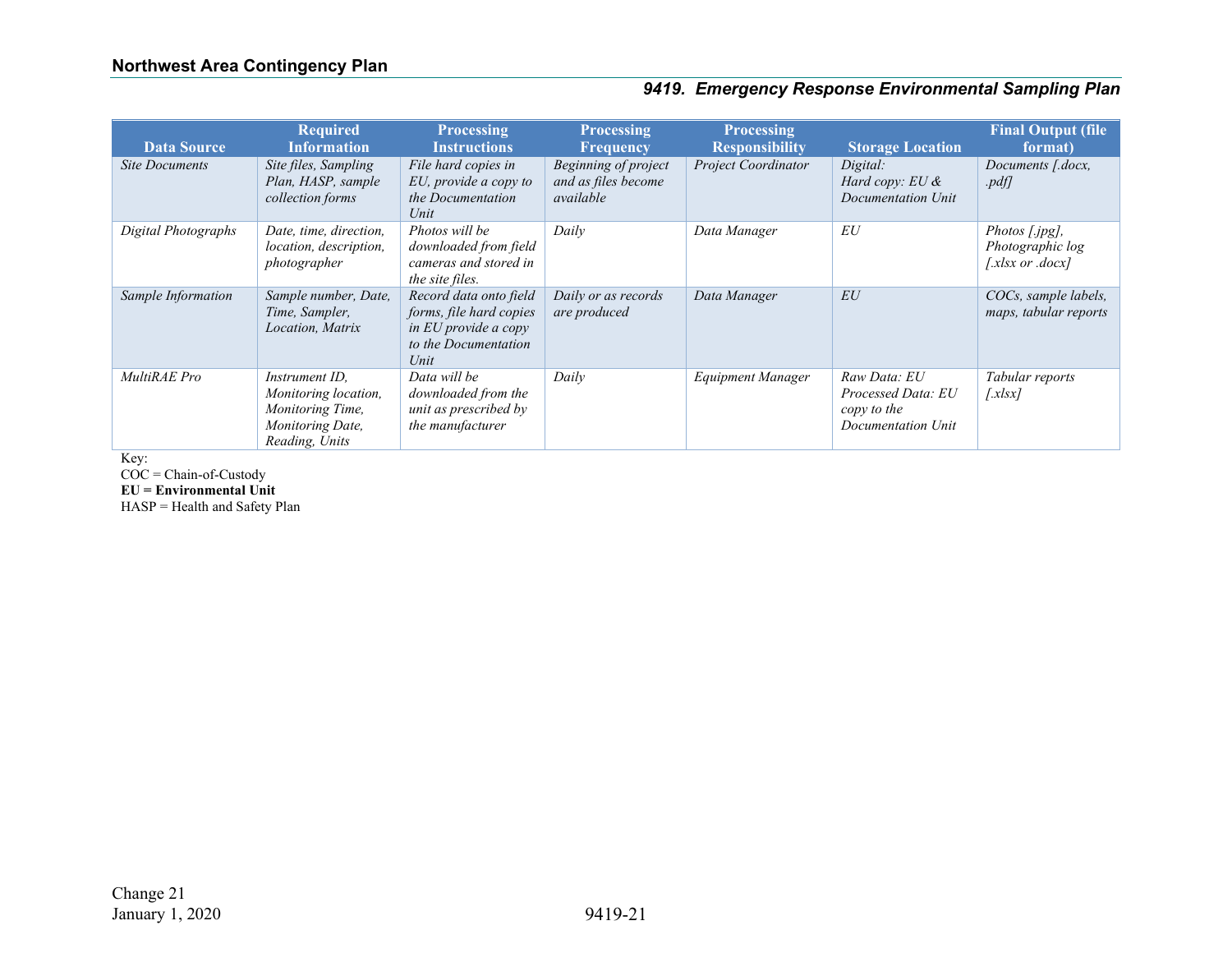### <span id="page-24-0"></span>**Sampling Plan Attachments**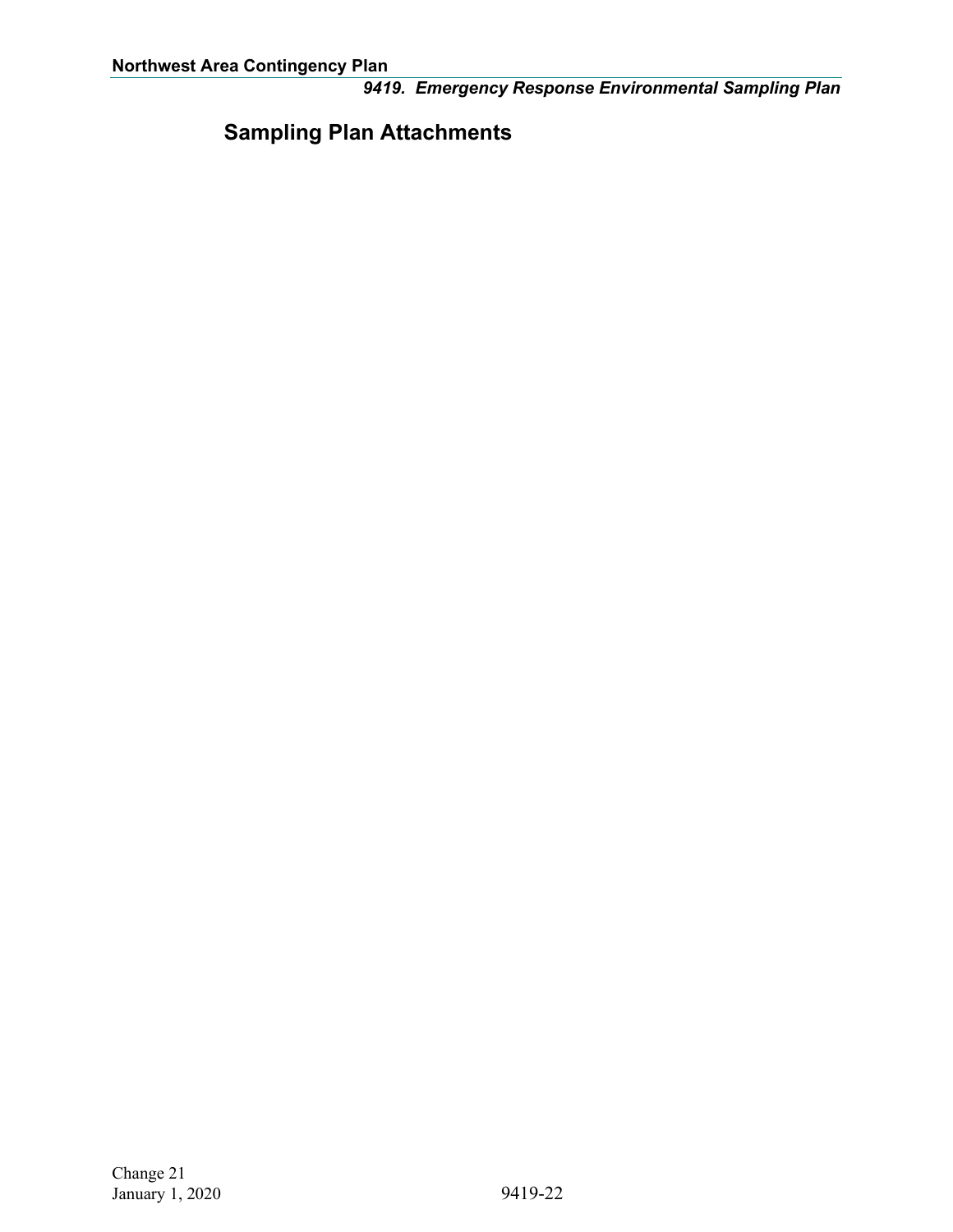### **Sample Collection Form Notified Area Committee**

<span id="page-25-0"></span>

| <b>Incident Name:</b>                                                                                                                                                | <b>Operational Period:</b>                   |                                                     |                                                  |                                           |                                                            |                                                                     |                                                                                                       |    |  |                   |                 |  |                                                                           |     |  |  |
|----------------------------------------------------------------------------------------------------------------------------------------------------------------------|----------------------------------------------|-----------------------------------------------------|--------------------------------------------------|-------------------------------------------|------------------------------------------------------------|---------------------------------------------------------------------|-------------------------------------------------------------------------------------------------------|----|--|-------------------|-----------------|--|---------------------------------------------------------------------------|-----|--|--|
| <b>Field Sampling Team Lead Information</b>                                                                                                                          |                                              |                                                     |                                                  |                                           |                                                            |                                                                     | <b>Contact Information (Sampling Tech Specialist in ICP)</b>                                          |    |  |                   |                 |  |                                                                           |     |  |  |
| <b>Contact/Mobile Phone:</b>                                                                                                                                         | <b>Contact/Phone:</b>                        |                                                     |                                                  |                                           |                                                            |                                                                     |                                                                                                       |    |  |                   |                 |  |                                                                           |     |  |  |
| <b>Affiliation/Email:</b>                                                                                                                                            | <b>Affiliation/Email:</b>                    |                                                     |                                                  |                                           |                                                            |                                                                     |                                                                                                       |    |  |                   |                 |  |                                                                           |     |  |  |
| <b>Team Members:</b>                                                                                                                                                 |                                              |                                                     |                                                  |                                           |                                                            | <b>DOC Section Email:</b>                                           |                                                                                                       |    |  |                   |                 |  |                                                                           |     |  |  |
| <b>Sampling Objective (from Sampling Plan)</b>                                                                                                                       |                                              |                                                     |                                                  |                                           |                                                            | Sampling Conditions/Notes (notes on individual samples below)       |                                                                                                       |    |  |                   |                 |  |                                                                           |     |  |  |
|                                                                                                                                                                      |                                              |                                                     |                                                  |                                           |                                                            |                                                                     |                                                                                                       |    |  |                   |                 |  |                                                                           |     |  |  |
| <b>Sample ID</b><br>Location Code/Matrix/<br>Depth Interval/2-Digit Sample<br>Code (Example COL-SW-0-02<br>for Columbia River, Surface Water,<br>Depth 0, Sample #2) | <b>Sample</b><br><b>Date</b><br>(mm/dd/yyyy) | <b>Sample</b><br><b>Time</b><br>$(24-hr)$<br>local) | <b>Matrix</b><br>(e.g., water,<br>soil, product) | $\,$ $\,$<br>$\searrow$<br>erved<br>Prese | <b>Type</b><br>(e.g., Grab/<br>Composite/<br>trowel, etc.) | <b>Sampling</b><br><b>Method</b><br>(e.g., bailer,<br>direct, etc.) | <b>Sample Location</b><br>Latitude / Longitude<br>in decimal degrees<br>$(ex: xx.xxxx/ - yyy.yyyyyy)$ |    |  |                   | Containers<br># |  | <b>Sample Notes</b><br>Note any filtration, problems<br>with sample, etc. |     |  |  |
|                                                                                                                                                                      |                                              |                                                     |                                                  |                                           |                                                            |                                                                     |                                                                                                       |    |  |                   |                 |  |                                                                           |     |  |  |
|                                                                                                                                                                      |                                              |                                                     |                                                  |                                           |                                                            |                                                                     |                                                                                                       |    |  |                   |                 |  |                                                                           |     |  |  |
|                                                                                                                                                                      |                                              |                                                     |                                                  |                                           |                                                            |                                                                     |                                                                                                       |    |  |                   |                 |  |                                                                           |     |  |  |
|                                                                                                                                                                      |                                              |                                                     |                                                  |                                           |                                                            |                                                                     |                                                                                                       |    |  |                   |                 |  |                                                                           |     |  |  |
| <b>Sampling Lead Signature</b>                                                                                                                                       |                                              |                                                     |                                                  |                                           |                                                            |                                                                     |                                                                                                       | of |  | <b>Cooler ID:</b> |                 |  | ICED:                                                                     | Y/N |  |  |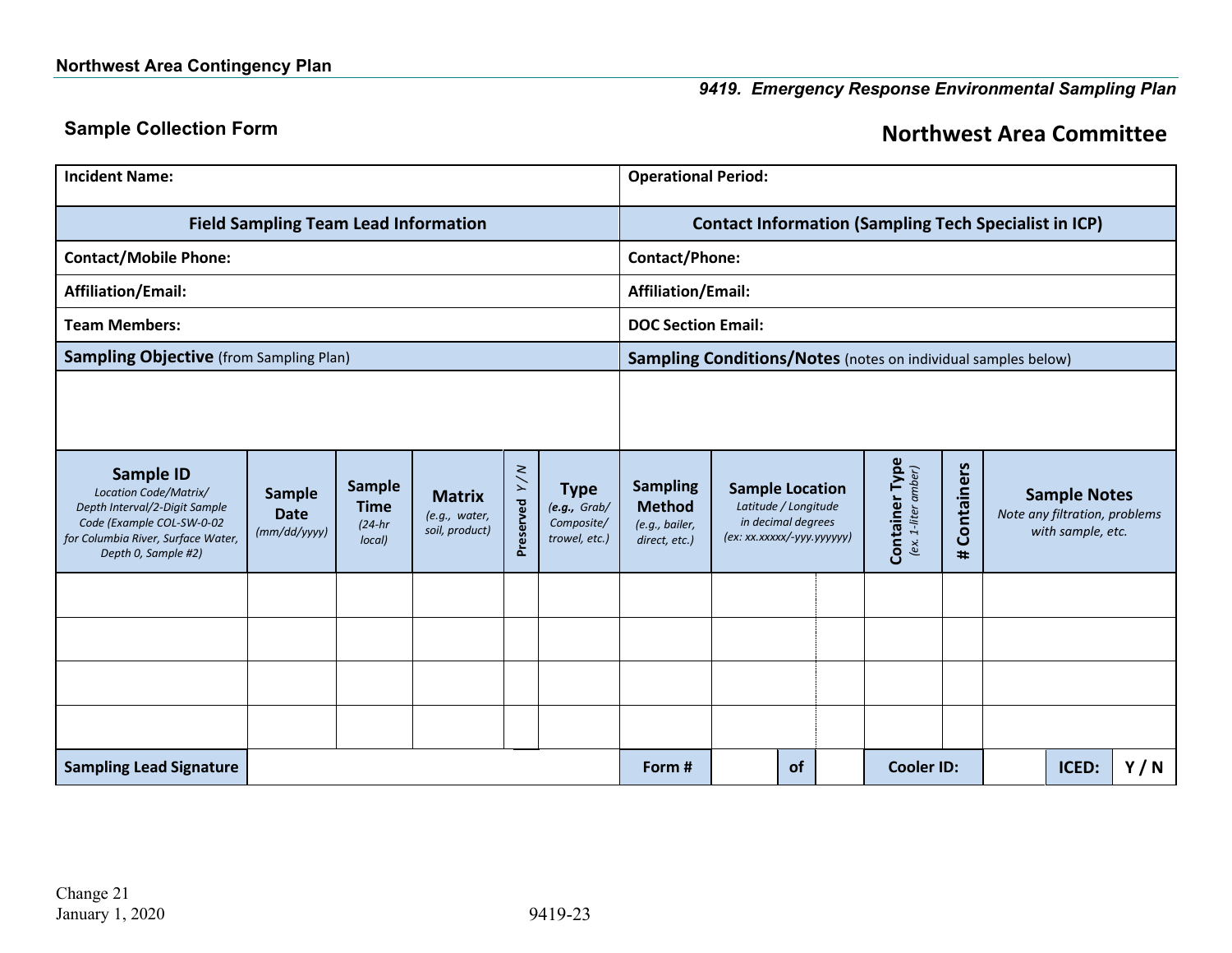#### **Chain-of-Custody Form Northwest Area Committee**

<span id="page-26-0"></span>

| <b>Field Sampling Team Lead Information</b> |                                                                                                 |  |                                              |                                                   | <b>Contact Information (Sampling Tech Specialist in ICP)</b> |                                                |                                         |  |                            |  |  |               |  |              |                           |                                                                            |  |  |  |
|---------------------------------------------|-------------------------------------------------------------------------------------------------|--|----------------------------------------------|---------------------------------------------------|--------------------------------------------------------------|------------------------------------------------|-----------------------------------------|--|----------------------------|--|--|---------------|--|--------------|---------------------------|----------------------------------------------------------------------------|--|--|--|
| <b>Contact/Mobile Phone:</b>                |                                                                                                 |  |                                              |                                                   |                                                              | <b>Contact/Phone:</b>                          |                                         |  |                            |  |  |               |  |              |                           |                                                                            |  |  |  |
| <b>Affiliation/Email:</b>                   |                                                                                                 |  |                                              |                                                   | <b>Affiliation/Email:</b>                                    |                                                |                                         |  |                            |  |  |               |  |              |                           |                                                                            |  |  |  |
| <b>Incident/Project Name:</b>               |                                                                                                 |  |                                              |                                                   |                                                              | Lab Report Email To:                           |                                         |  |                            |  |  |               |  |              |                           |                                                                            |  |  |  |
| <b>Laboratory Information</b>               |                                                                                                 |  |                                              |                                                   | <b>Analyses Requested</b>                                    |                                                |                                         |  |                            |  |  | <b>Cooler</b> |  |              |                           |                                                                            |  |  |  |
| Laboratory:                                 |                                                                                                 |  |                                              |                                                   |                                                              |                                                |                                         |  |                            |  |  |               |  |              | ID:                       | ICED: $Y / N$                                                              |  |  |  |
| <b>Lab Contact Name:</b>                    |                                                                                                 |  |                                              |                                                   |                                                              |                                                |                                         |  |                            |  |  | / Type        |  | COC#         | of                        |                                                                            |  |  |  |
| Lab Phone/Email                             |                                                                                                 |  |                                              |                                                   |                                                              |                                                |                                         |  |                            |  |  |               |  |              |                           |                                                                            |  |  |  |
|                                             | <b>Sample ID</b><br>(record location, descrip-<br>tion, etc. in field book or<br>sampling form) |  | <b>Sample</b><br><b>Date</b><br>(mm/dd/yyyy) | Sam-<br>ple<br><b>Time</b><br>$(24-hr)$<br>local) | Ma-<br>trix<br>(water,<br>soil,<br>prod-<br>uct)             | Preserved<br>Y/N                               | <b>Type</b><br>Grab/Compo-<br>site/etc. |  |                            |  |  |               |  | # Containers | Turnaround Time (or hold) | <b>Comments</b><br>Include preservative type,<br>control samples, if used. |  |  |  |
|                                             |                                                                                                 |  |                                              |                                                   |                                                              |                                                |                                         |  |                            |  |  |               |  |              |                           |                                                                            |  |  |  |
|                                             |                                                                                                 |  |                                              |                                                   |                                                              |                                                |                                         |  |                            |  |  |               |  |              |                           |                                                                            |  |  |  |
|                                             |                                                                                                 |  |                                              |                                                   |                                                              |                                                |                                         |  |                            |  |  |               |  |              |                           |                                                                            |  |  |  |
|                                             |                                                                                                 |  |                                              |                                                   |                                                              |                                                |                                         |  |                            |  |  |               |  |              |                           |                                                                            |  |  |  |
|                                             |                                                                                                 |  |                                              |                                                   |                                                              |                                                |                                         |  |                            |  |  |               |  |              |                           |                                                                            |  |  |  |
|                                             |                                                                                                 |  | <b>Samples Relinquished By</b>               |                                                   |                                                              |                                                |                                         |  | <b>Samples Received By</b> |  |  |               |  |              |                           |                                                                            |  |  |  |
| <b>Date</b>                                 | <b>Time</b>                                                                                     |  | <b>Signature</b><br>Name (printed)           |                                                   |                                                              | <b>Signature</b><br><b>Time</b><br><b>Date</b> |                                         |  | Name (printed)             |  |  |               |  |              |                           |                                                                            |  |  |  |
|                                             |                                                                                                 |  |                                              |                                                   |                                                              |                                                |                                         |  |                            |  |  |               |  |              |                           |                                                                            |  |  |  |
|                                             | <b>Special Instructions:</b>                                                                    |  |                                              |                                                   |                                                              |                                                |                                         |  |                            |  |  |               |  |              |                           |                                                                            |  |  |  |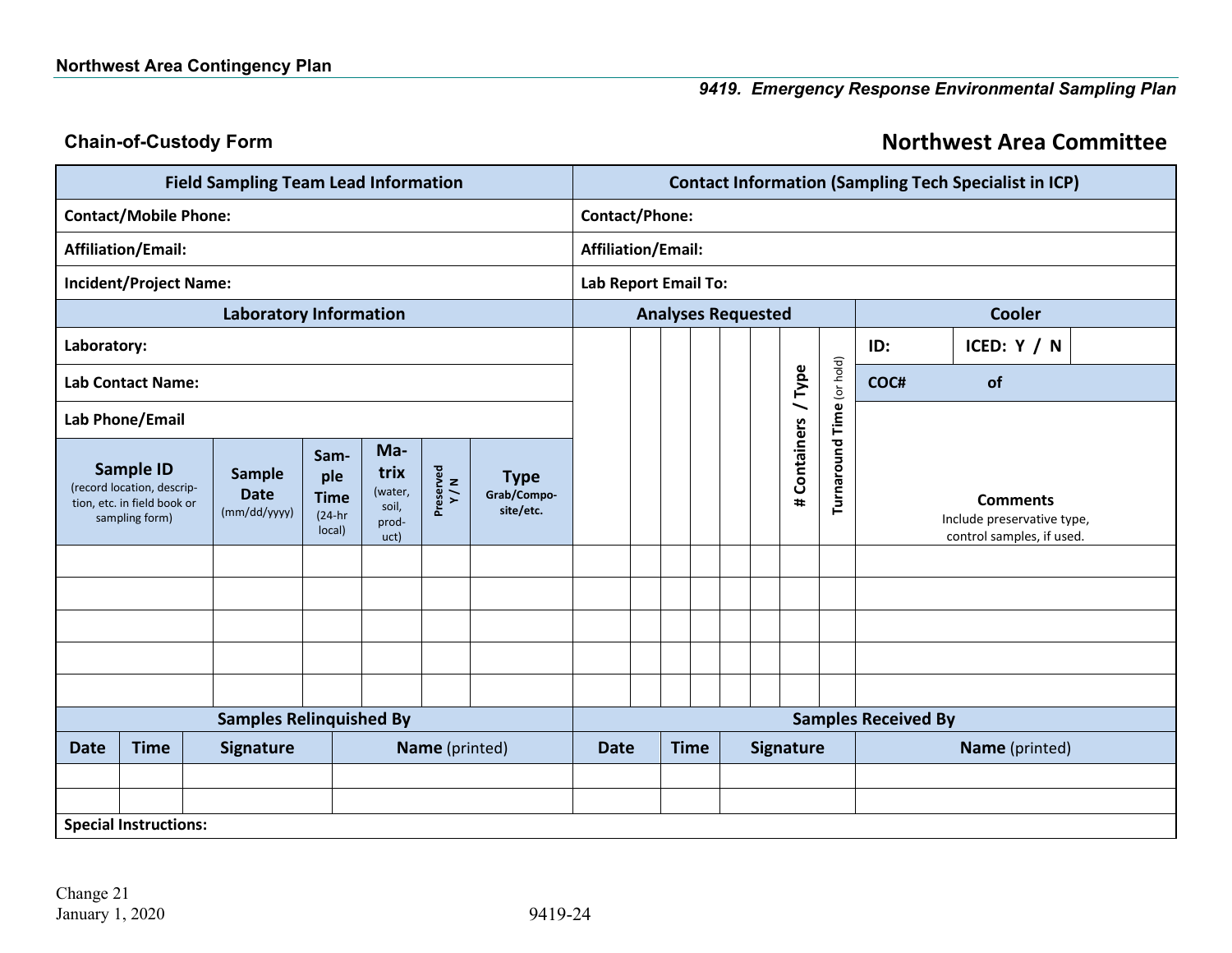#### **Typical Environmental Laboratory Analyses in the Northwest Area**

<span id="page-27-0"></span>

|                                                                      |               | <b>Method</b>                                                                  |                                                                                      |                                      |                                           |
|----------------------------------------------------------------------|---------------|--------------------------------------------------------------------------------|--------------------------------------------------------------------------------------|--------------------------------------|-------------------------------------------|
| <b>Analytical Parameter/Method Description and</b>                   |               | Quantitation                                                                   |                                                                                      | <b>Sample Preservation (all 4°C)</b> | <b>Number and Type of</b>                 |
| <b>Number</b>                                                        | <b>Matrix</b> | Limit                                                                          | <b>Technical Holding Time</b>                                                        | $\pm 2^{\circ}$ C)                   | <b>Sample Container(s)</b>                |
| Hydrocarbon Identification/NWTPH-HCID                                | Solid         | $20$ mg/kg - Gasoline<br>50 mg/kg - $#2$<br>Diesel<br>100 mg/kg - Motor<br>Oil | 14 days                                                                              | NA                                   | 1 x 8 ounce glass jar                     |
|                                                                      | Liquid        | $0.25$ mg/L $-$ Gas<br>$0.63$ mg/L - Diesel<br>and Motor Oil                   | 14 days                                                                              | $pH \leq 2$ with $\overline{HCl}$    | 2 x 32 ounce glass amber                  |
| Diesel, Residual Range & Motor Oil Range<br>Organics/NWTPH-Dx        | Solid         | $40$ mg/kg - Diesel<br>$100$ mg/kg – Other                                     | 14 days to extraction 40 days to<br>analysis                                         | NA                                   | 1 x 8 ounce glass jar                     |
|                                                                      | Liquid        | $250 \mu g/L - Diesel$<br>$500 \mu g/L - Other$                                | 14 days to extraction 40 days to<br>analysis                                         | NA                                   | 2 x 32 ounce glass amber                  |
| Gasoline Range Organics                                              | Solid         | $20 \frac{\text{mg}}{\text{kg}}$                                               | To the lab within 48 hour of<br>collection or freeze in field 14<br>days to analysis | NA or freeze in field                | $3xCore-n$ One + $1x2$<br>ounce glass jar |
|                                                                      | Liquid        | $250 \mu g/L$                                                                  | 14 days                                                                              | $pH \leq 2$ with HCl                 | 2x40 mL glass amber<br>with septa lid     |
| Oil & Grease/EPA 9071B and 1664A                                     | Solid         | $1$ mg/kg                                                                      | ASAP - Not established                                                               | 2 mLs HCl and mix                    | 1 x 8 ounce glass jar                     |
|                                                                      | Liquid        | $5 \text{ mg/L}$                                                               | 28 days                                                                              | $pH \leq 2$ with HCl                 | 1x32 ounce glass amber                    |
| <b>BTEX/EPA SW-846 8240</b>                                          | Solid         | $5-10 \mu g/kg$                                                                | To the lab within 48 hour of<br>collection or freeze in field 14<br>days to analysis | NA or freeze in field                | $3xCore-n$ One + 1x2<br>ounce glass jar   |
|                                                                      | Liquid        | $\sqrt{0.5-10 \mu g/L}$                                                        | 14 days                                                                              | $pH \leq 2$ with HCl                 | 2x40 mL glass amber<br>with septa lid     |
| Petroleum Hydrocarbons/EPA SW-846 8015D                              | Solid         | $1$ mg/kg                                                                      |                                                                                      |                                      |                                           |
|                                                                      | Liquid        | $50 \mu g/L$                                                                   |                                                                                      |                                      |                                           |
| Volatile Organic Compounds/EPA SW-846 8260                           | Solid         | 5 mg/kg                                                                        | To the lab within 48 hours or<br>freeze in field 14 days to analysis                 | NA or freeze in field                | $3xCore-n$ One + $1x2$<br>ounce glass jar |
|                                                                      | Liquid        | $0.5 \ \mu g/L$                                                                | 14 days                                                                              | $pH \leq 2$ with HCl                 | 2x40 mL glass amber<br>with septa lid     |
| Semivolatile Organic Compounds (including<br>PAHs)/EPA SW-846 8270   | Solid         | $67 - 330 \mu g/kg$                                                            | 14 days                                                                              | NA                                   | 1x8 ounce glass jar                       |
|                                                                      | Liquid        | $0.1 - 10 \mu g/L$                                                             | 14 days                                                                              | NA                                   | 2x32 ounce glass amber                    |
| Paraffins, Isoparaffins, Aromatics, Napthalenes, &<br>Olefins(PIANO) | Solid         | $40 \text{ mg/kg}$                                                             | 14 days                                                                              | NA                                   | 1x8 ounce glass jar                       |
|                                                                      | Liquid        | $1 \mu g/L$                                                                    | 14 days                                                                              | $pH \leq 2$ with HCl                 | 2x40 mL amber glass<br>with septa lid     |
| Chlorinated Herbicides/EPA SW-846 8151                               | Solid         | $0.1 - 70 \mu g/kg$                                                            | 14 days                                                                              | NA                                   | 1x8 ounce glass jar                       |
|                                                                      | Liquid        | $0.1 - 1.5 \mu g/L$                                                            | 7 days                                                                               | NA                                   | 2x32 ounce glass amber                    |
| Chlorinated Pesticides/EPA SW-846 8081                               | Solid         | $2 - 170 \mu g/kg$                                                             | 14 days                                                                              | NA                                   | 1x8 ounce glass jar                       |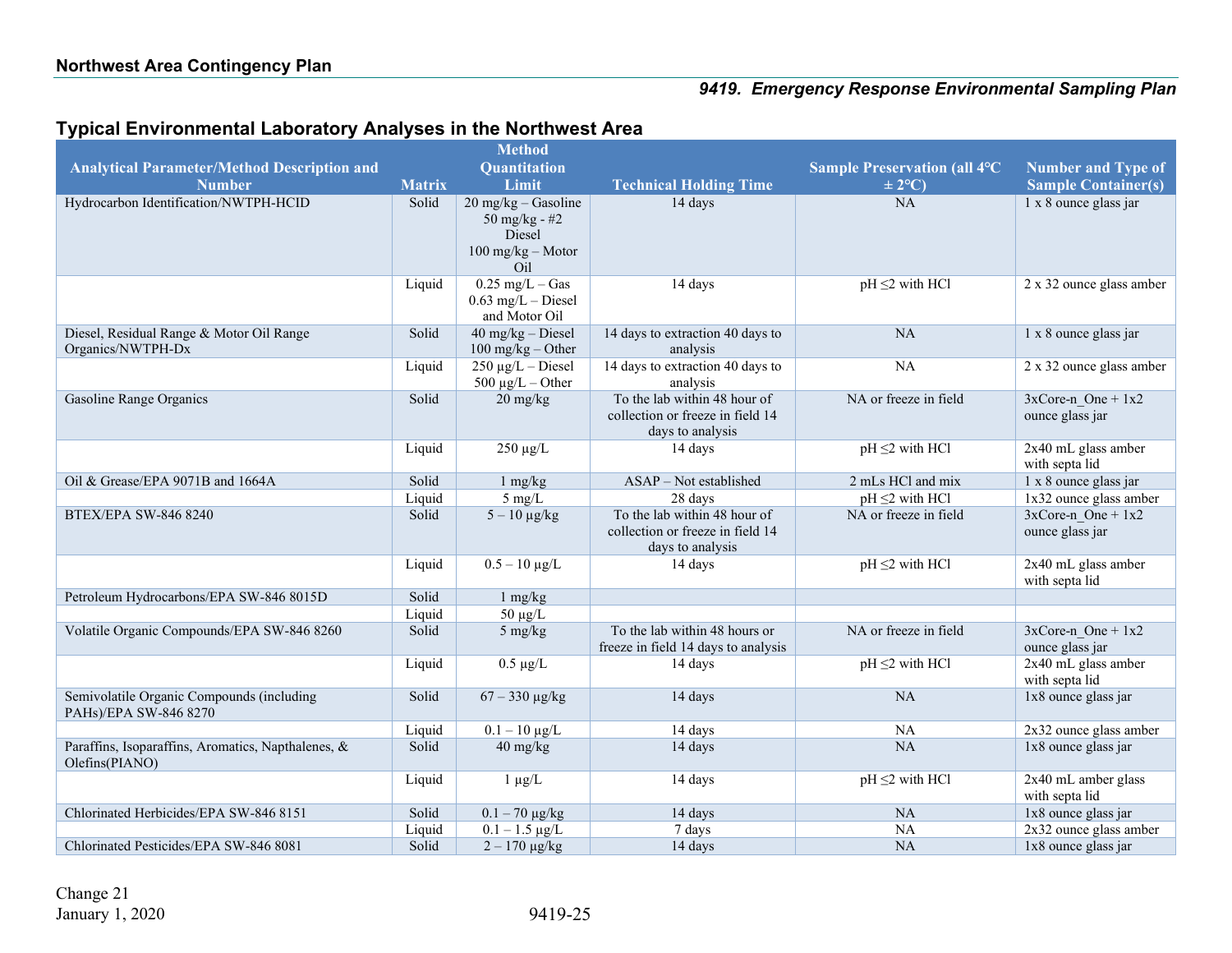|                                                                                                                                     |               | <b>Method</b>      |                                               |                                                                                                                                                   |                            |
|-------------------------------------------------------------------------------------------------------------------------------------|---------------|--------------------|-----------------------------------------------|---------------------------------------------------------------------------------------------------------------------------------------------------|----------------------------|
| <b>Analytical Parameter/Method Description and</b>                                                                                  |               | Quantitation       |                                               | <b>Sample Preservation (all 4°C)</b>                                                                                                              | <b>Number and Type of</b>  |
| <b>Number</b>                                                                                                                       | <b>Matrix</b> | Limit              | <b>Technical Holding Time</b>                 | $\pm 2^{\circ}$ C)                                                                                                                                | <b>Sample Container(s)</b> |
|                                                                                                                                     | Liquid        | $0.05 - 5 \mu g/L$ | 7 days                                        | <b>NA</b>                                                                                                                                         | 2x32 ounce glass amber     |
| Polychlorinated Biphenyls/EPA SW-846 8082                                                                                           | Solid         | $33 \mu g/kg$      | 14 days                                       | <b>NA</b>                                                                                                                                         | 1x8 ounce glass jar        |
|                                                                                                                                     | Liquid        | $1 \mu g/L$        | 7 days                                        | <b>NA</b>                                                                                                                                         | 2x32 ounce glass amber     |
| Dioxins & Furans/ EPA SW-846 8280/8290                                                                                              | Solid         | $1 - 10$ ng/kg     | NA                                            | <b>NA</b>                                                                                                                                         | 1x8 ounce glass            |
|                                                                                                                                     | Liquid        | $10 - 100$ pg/L    | NA                                            | NA                                                                                                                                                | 2x32 ounce glass amber     |
| Metals (not including mercury, hexavalent chromium,<br>includes RCRA and Priority Pollutant Metals)/EPA SW-<br>846 6000/7000 Series | Solid         | $0.5 - 2.5$ mg/kg  | 6 months                                      | <b>NA</b>                                                                                                                                         | 1x8 ounce glass jar        |
|                                                                                                                                     | Liquid        | $1 - 500 \mu g/L$  | 6 months                                      | $pH \leq 2$ with $HNO3$                                                                                                                           | 1x1 L polyethylene         |
| Mercury (may be combined with metals analysis)/EPA<br>SW-846 7471B/7470A                                                            | Solid         | $0.1$ mg/kg        | 28 days                                       | <b>NA</b>                                                                                                                                         | 1x8 ounce glass            |
|                                                                                                                                     | Liquid        | $0.2 \mu g/L$      | 28 days                                       | $pH \leq 2$ with $HNO3$                                                                                                                           | 1x1 L polyethylene         |
| Ammonia/EPA 350.1                                                                                                                   | Liquid        | $0.01$ mg/L        | 28 days                                       | $pH \leq 2$ with $H_2SO_4$                                                                                                                        | 1x32 ounce glass amber     |
| Grain Size/ASTM D-422                                                                                                               | Solid         | $0.05$ mm          | NA                                            | <b>NA</b>                                                                                                                                         | 2x8 ounce glass jar        |
| Total Dissolved Solids/EPA 160.1                                                                                                    | Liquid        | $20 \text{ mg/L}$  | 7 days                                        | <b>NA</b>                                                                                                                                         | $1x250$ mL                 |
| Total Kjeldahl Nitrogen (TKN)/EPA 351.2                                                                                             | Liquid        | $0.5$ mg/L         | 28 days                                       | $pH \leq 2$ with $H_2SO_4$                                                                                                                        | $1x500$ mL                 |
| Total Organic Carbon (TOC)/ PSEP-TOC & SM 5310B                                                                                     | Solid         | $20 \mu g C$       | 6 months                                      | Freeze to -20°C                                                                                                                                   | 1x2 ounce glass jar        |
|                                                                                                                                     | Liquid        | $1 \text{ mg/L}$   | 28 days                                       | $pH \leq 2$ with HCl, H <sub>2</sub> SO <sub>4</sub> , or H <sub>3</sub> PO <sub>4</sub><br>(check with your lab prior to sample<br>preservation) | $1x500$ mL                 |
| pH/EPA 9040                                                                                                                         | Liquid        | <b>NA</b>          | Immediately                                   | NA                                                                                                                                                | $1x250$ mL glass           |
| pH/EPA 9045                                                                                                                         | Solid         | <b>NA</b>          | As soon as possible                           | <b>NA</b>                                                                                                                                         | 1x4 ounce clear glass      |
| Salinity/SM 2520B                                                                                                                   | Liquid        | <b>NA</b>          | 28 days                                       | <b>NA</b>                                                                                                                                         | 1x250 mL HDPE              |
| Anions/EPA 300.0                                                                                                                    | Liquid        | $0.04 - 0.03$ mg/L | Bromate - 28 days                             | <b>NA</b>                                                                                                                                         | $1x500$ mL                 |
|                                                                                                                                     |               |                    | Bromide - 28 days                             | <b>NA</b>                                                                                                                                         |                            |
|                                                                                                                                     |               |                    | Chlorate-28 days                              | <b>NA</b>                                                                                                                                         |                            |
|                                                                                                                                     |               |                    | Chloride-28 days                              | <b>NA</b>                                                                                                                                         |                            |
|                                                                                                                                     |               |                    | Chlorite - Immediately                        | <b>NA</b>                                                                                                                                         |                            |
|                                                                                                                                     |               |                    | Fluoride-28 days                              | NA                                                                                                                                                |                            |
|                                                                                                                                     |               |                    | Nitrate as Nitrogen - 48 hours                | $pH \leq 2$ with $H_2SO_4$                                                                                                                        |                            |
|                                                                                                                                     |               |                    | Nitrate/Nitrite-28 days                       | <b>NA</b>                                                                                                                                         |                            |
|                                                                                                                                     |               |                    | Nitrite as Nitrogen-48 hours                  | NA                                                                                                                                                |                            |
|                                                                                                                                     |               |                    |                                               |                                                                                                                                                   |                            |
|                                                                                                                                     |               |                    | Ortho-Phosphate-p-48 hours<br>Sulfate-28 days | $\rm NA$<br><b>NA</b>                                                                                                                             |                            |